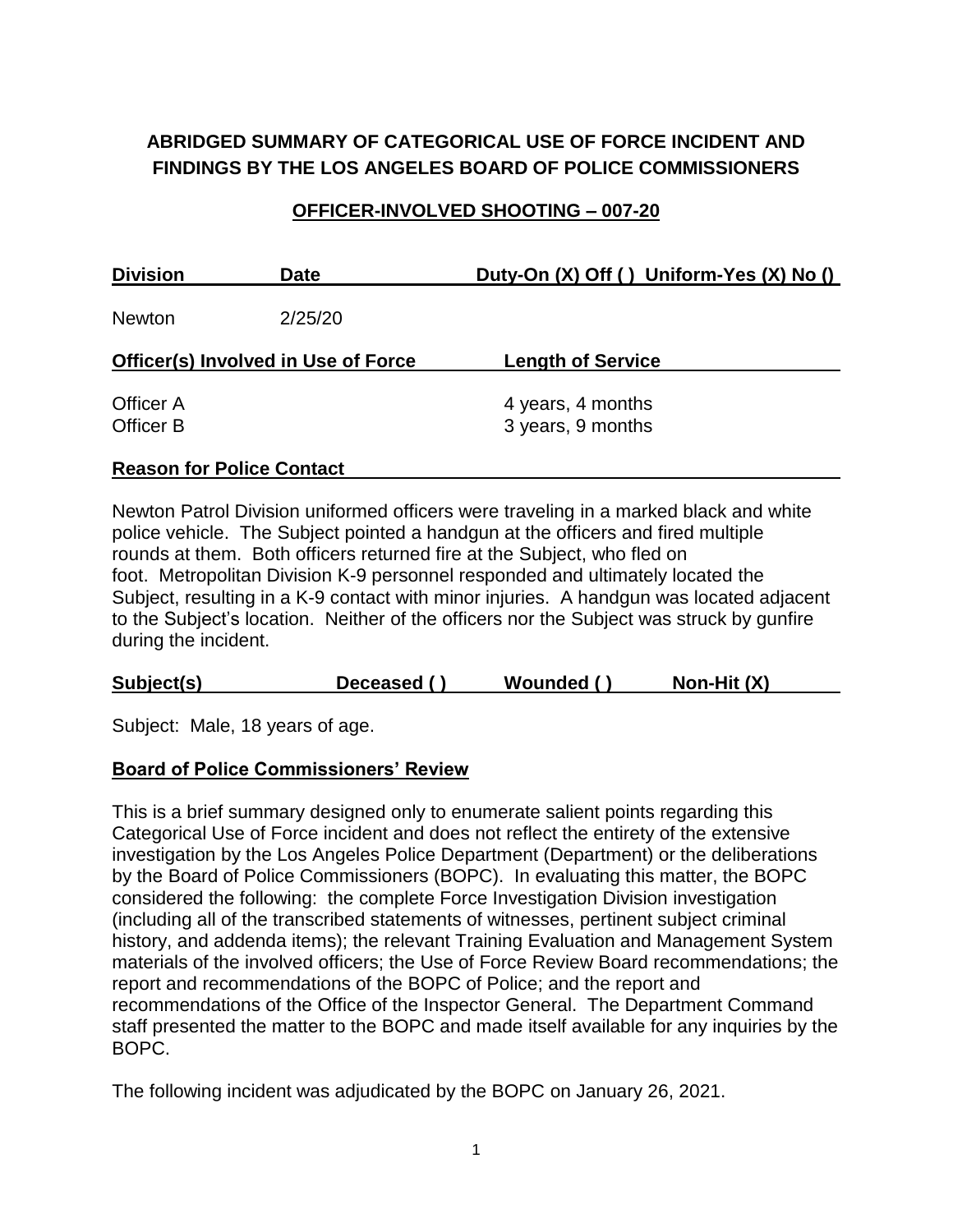#### **Incident Summary**

On February 25, 2020, in the late evening, Witness A was driving west in his vehicle, when he observed two men walking east on the south sidewalk. The two men crossed to the north side of the street in front of Witness A's vehicle, causing him to stop. According to Witness A, as the men walked along the passenger side of his car, one of the men shouted, "Hey." When a passenger in Witness A's vehicle (Witness B) responded, "What's up?", Witness A heard gunfire from the rear passenger side and what he believed to be bullets striking his vehicle. (It was later determined that Witness A's vehicle was stuck five times by gunfire.) Witness A immediately accelerated west to flee the area.

Shortly after the above shooting occurred, Newton Patrol Division uniformed Police Officers A and B were in a marked black and white Ford Explorer sport utility police vehicle (SUV), patrolling the area.

As the officers traveled north, Officer B heard what he/she believed to be gunfire emanating from the area east of them. Officer A believed the sound to be firecrackers. According to Officer B, he/she notified Officer A of what he/she had heard. Officer A negotiated a right turn to investigate. Once eastbound, neither officer observed suspicious activity ahead of them as they continued toward the end of the block. According to Officer A, he/she observed smoke, leading him/her to believe that a vehicle had spun its tires or possibly backfired.

As the officers approached an intersection, they observed a male subject, standing at the southeast corner. According to Officer A, the Subject was standing next to the passenger side of a dark sedan that was parked along the south curb facing east. Two security video cameras mounted to the exterior of a building located at the northwest corner captured footage of the incident. The video depicted a four-door sedan park at the southeast corner of the intersection. Two individuals, one of whom was the Subject, exited the vehicle and walked on the south side of the street, crossing over and out of the cameras' view. Witness A's vehicle was captured as he negotiated a westbound turn.

As depicted in the video footage, the Subject and a second unidentified individual ran east on the south sidewalk to the dark sedan parked at the southeast corner of the intersection. The unidentified individual then entered the front passenger side of the sedan. The Subject appeared to open and then close the rear passenger side door before turning and facing west. The Subject then momentarily raised a pistol with his right hand and took several steps west in the street before stepping up onto the sidewalk. As Officers A and B neared the west side of the intersection in their police vehicle, the Subject again raised his pistol, pointed with a two-handed grip and in the officers' direction. As the Subject began to fire, the unidentified sedan fled east. At the time of the OIS, Officer A was unaware that the Subject was associated with the unidentified sedan due to the rapid nature in which the incident unfolded and his/her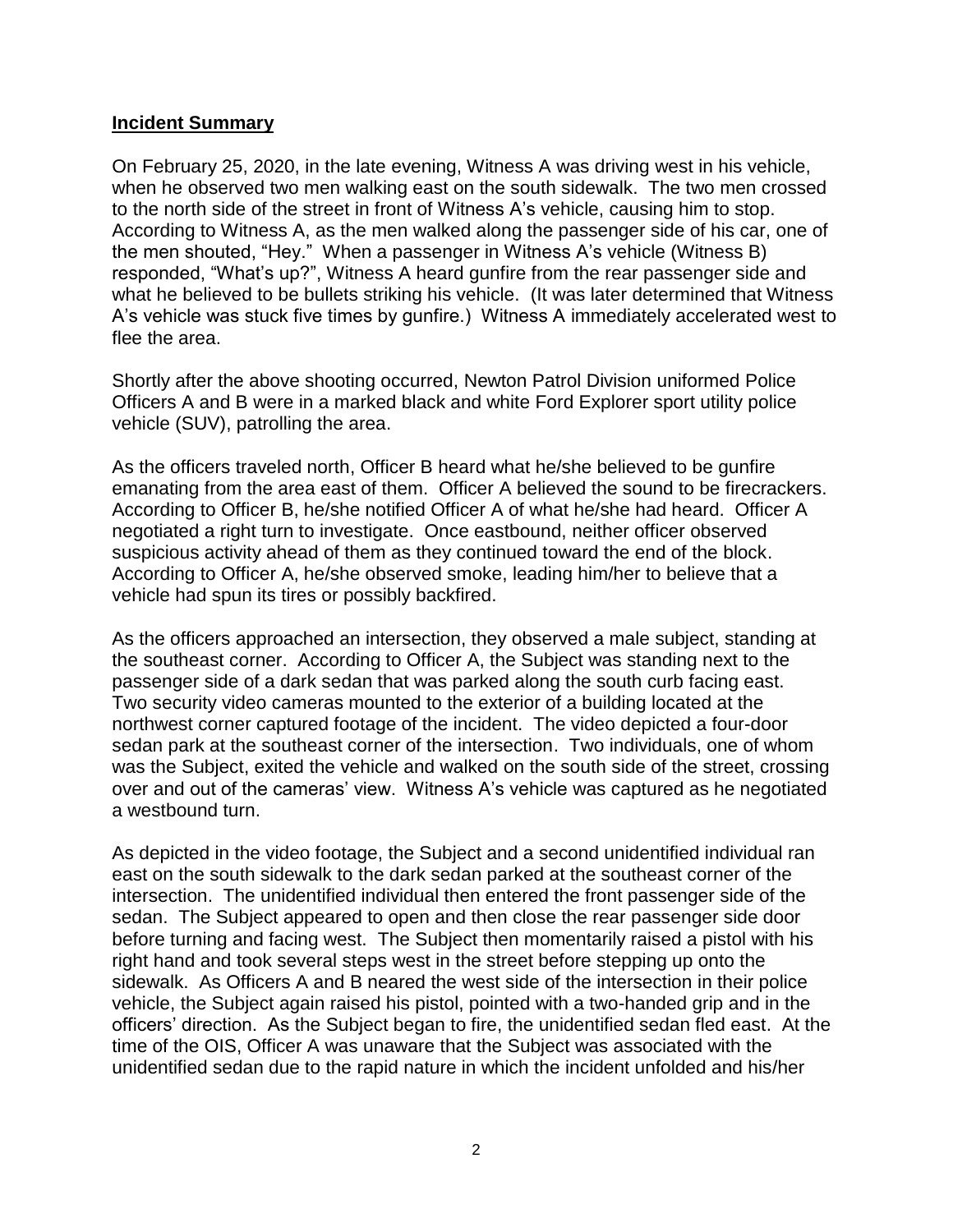attention being focused on the Subject. According to Officer B, he/she believed the Subject was alone.

In a subsequent interview, Officer A stated that he/she observed the Subject take several steps in the officers' direction as the unidentified sedan drove east. The Subject raised both his arms, assumed a shooting stance, and extended a pistol outward with a two-handed grip toward Officers A and B. The Subject then fired at him/her (Officer A) as he/she sat in the driver's seat of the police vehicle.

According to Officer B, he/she first observed the Subject already standing at the southeast corner of the intersection with his arms raised, firing a semi-automatic pistol at the officers. Officer B could see muzzle flashes from the Subject's pistol and heard gunshots and bullets striking their vehicle.

As Officer A brought the police vehicle to a stop, he/she stated he/she could feel the vehicle being struck by gunfire. Believing there was not enough time to exit the vehicle, Officer A immediately unholstered his/her pistol with his/her right hand, acquired a twohanded grip and extended his/her hands over the dashboard. BWV depicted Officer A firing over the top of his/her steering wheel.

Officer A feared that he/she and his/her partner were going to be killed. Officer A immediately fired six consecutive rounds at the Subject through the windshield of the police vehicle, in an easterly direction, from a distance of approximately 77 feet. According to Officer A, he/she stopped firing once he/she was no longer able to observe the Subject due to his/her windshield being shattered from the impacts of his/her (Officer A's) rounds. Officer A added that he/she believed the Subject had stopped firing prior to him/her (Officer A) firing his/her final round, but that the Subject had continued to point the handgun in the officers' direction.

Simultaneously, as Officer A stopped the police vehicle, Officer B removed his/her seatbelt, opened the front passenger door and immediately began to exit while unholstering his/her pistol. Utilizing the ballistic paneling of the open passenger door for cover, Officer B turned and moved to a secondary position of cover behind the police vehicle. Officer B stated he/she was still hearing the impact of the bullets striking their vehicle, so he/she redeployed by going behind the black and white vehicle to get a better position. According to Officer B, he/she could still see the Subject aiming his semiautomatic handgun at his/her partner and was shooting at them.

Once at the rear of the police vehicle, Officer B utilized the right rear portion of the vehicle for cover, raised his/her pistol in a two-handed grip and fired two rounds at the Subject, in an easterly direction, from an approximate distance of 88 feet. According to Officer B, after firing his/her second round, he/she no longer observed the Subject and believed the Subject had moved behind a bush that was situated on the parkway, just east of the southeast corner. In reviewing security video from a nearby business, the Subject appeared to have turned and ran east on the south sidewalk approximately two to three seconds prior to Officer B firing his/her first round. During a subsequent re-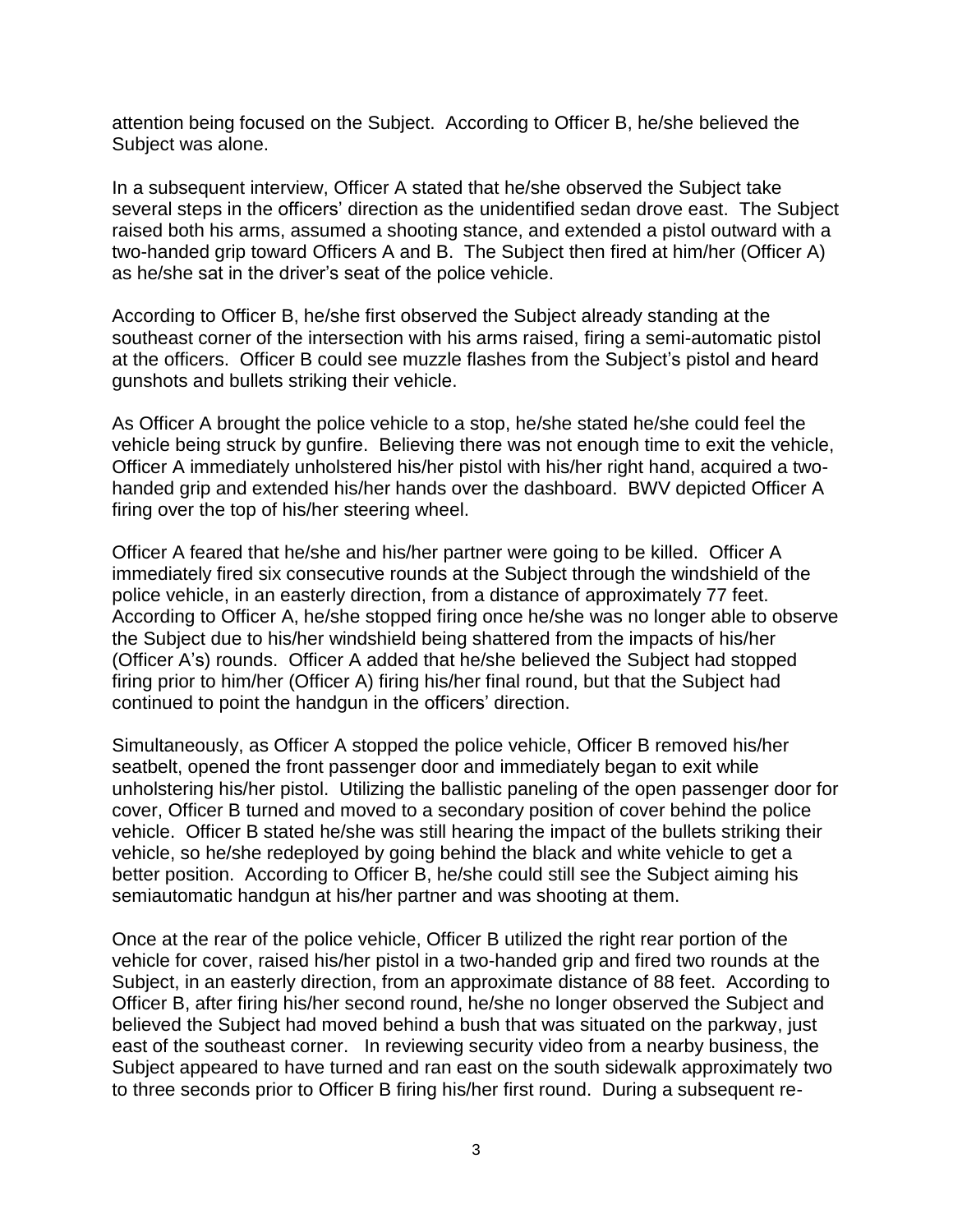interview, Officer B's recollection of the incident had not changed. Officer B indicated that he/she believed the Subject was firing at him/her when he/she (Officer B) fired his/her rounds.

Security video from nearby businesses depicted five bullets ricocheting in the street, in front of the officers' vehicle as the Subject fired. After the Subject fired two rounds, Officer A was observed abruptly stopping the police vehicle immediately west of the intersection, followed by the Subject firing three additional rounds. The Subject then turned and ran east on the south sidewalk.

Immediately after firing, Officer A exited the police vehicle and stood behind the open driver's side door as Officer B appeared to fire his/her final round. Officer A broadcast an "officer needs help, shots fired" call. Simultaneously, Officer B moved forward along the passenger side of the vehicle to the open passenger door.

As Communications Division (CD) broadcast the help call, Officers A and B entered their vehicle, leaving their doors open. Officer B communicated with his/her partner and suggested they move forward. Officer A began to slowly maneuver the police vehicle east into the intersection while simultaneously broadcasting that the shots were coming from the east, providing a description of the Subject and direction of travel. Body Worn Video (BWV) depicted both officers pointing their pistols east, while utilizing a onehanded grip with their right hands as they drove forward into the intersection.

According to Officers A and B, driving into the intersection provided them a better view of the southeast corner where the Subject was last seen while allowing them to maintain the cover provided by the police vehicle.

As Officers A and B monitored the southeast corner of the intersection, Witness B, a resident, exited his home and notified the officers that someone had run south through his yard toward the rear of his property. Officer A broadcast this information. According to Officer B, he/she briefly observed the Subject run from the south sidewalk into a yard east, as the officers moved their vehicle into the intersection.

Newton Area uniformed Sergeants A, B, and C arrived at the scene. Officer A immediately advised the sergeants what had occurred and that a citizen reported that the Subject had run southbound. Officers A and B holstered their pistols after additional units arrived and the perimeter was being established.

Sergeant A immediately assumed the role of Incident Commander (IC) and began to establish a perimeter in coordination with Air Support Division (ASD). Sergeant A then directed Sergeants B and C to separate Officers A and B and obtain their Public Safety Statements (PSS). Sergeant C began monitoring Officer A and obtained a PSS. Sergeant B also began monitoring Officer B and obtained his/her PSS. Sergeant B recorded Officer B's PSS on BWV. Sergeant B indicated that at the time of the incident, he/she was under the mistaken belief that he/she was required to do so.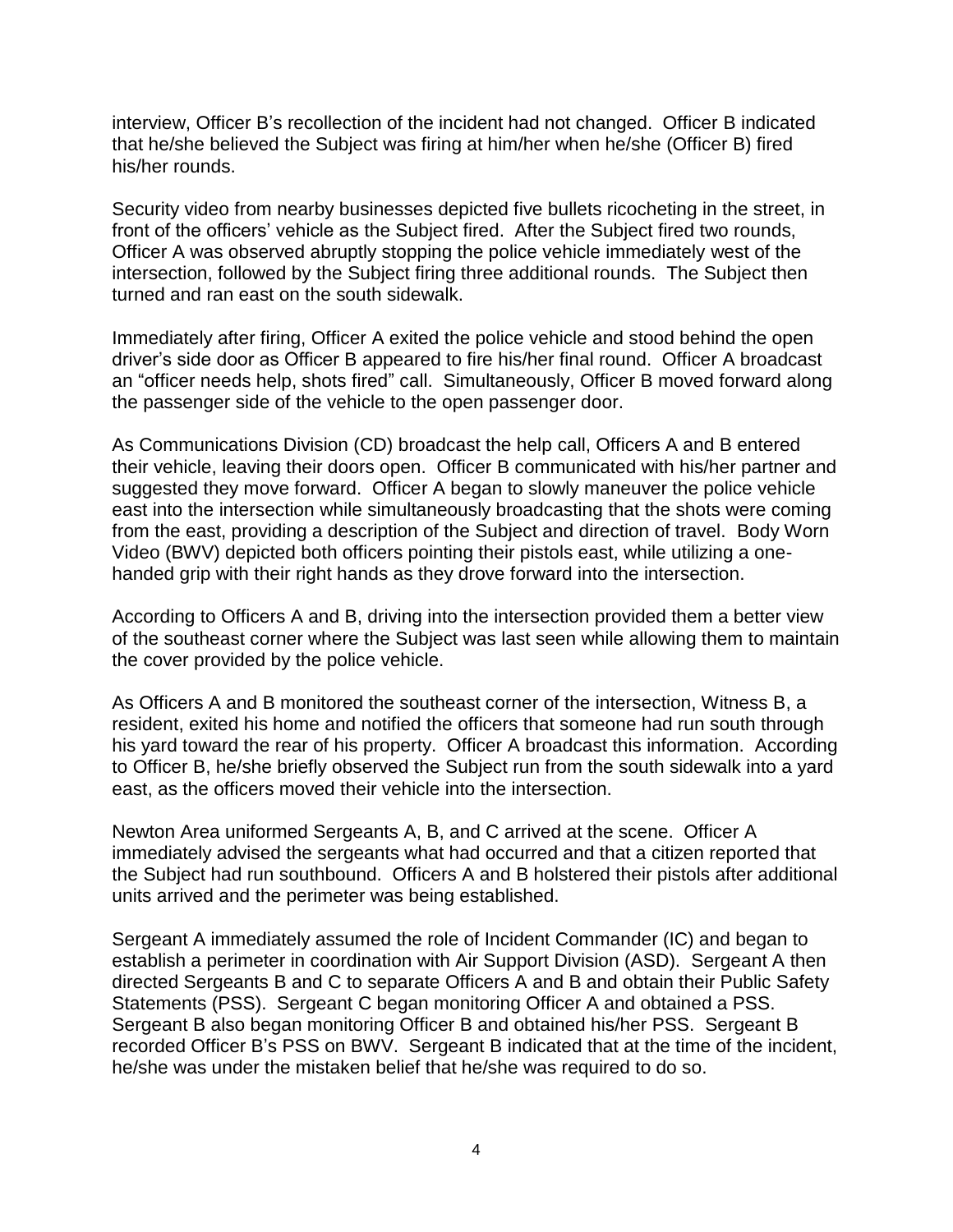At the direction of Sergeant A, uniformed Sergeant D established a Command Post (CP). Sergeant A subsequently directed responding units to maintain positions of cover and to don their ballistic helmets. After the perimeter was established, Sergeant A contacted Metropolitan Division and requested the response of K-9 personnel.

While at Metropolitan Division Station, K-9 Sergeant E received notification of the K-9 request. Sergeant E then contacted Sergeant A by telephone and was briefed. Due to the nature of the incident, Sergeant E directed Metropolitan Division K-9 Sergeant F to notify Metropolitan Division Special Weapons and Tactics (SWAT) Lieutenant A and request that SWAT respond. Sergeant F also notified Metropolitan Division Captain A and Metropolitan Division K-9 Lieutenant B, informing them that K-9 personnel were responding to the incident.

K-9 personnel arrived at the CP and were briefed by Sergeant D. Metropolitan Division K-9 Police Officer C assumed responsibility as the primary K-9 handler. To ensure the safety of residents at the location and provide medical treatment to the Subject in the event he had sustained a gunshot wound, Sergeant E obtained approval from Sergeant D and Captain A to initiate an all K-9 personnel search limited to where Subject was last believed to have been seen by Witness B. Sergeant E also received approval from Captain A and Sergeant D for the search to be conducted without a K-9 announcement being made. This was done in order to maintain a tactical advantage by not broadcasting the officers' location to an armed Subject that had already shown a willingness to engage officers in gunfire and was likely aware that the police were actively searching for him.

Prior to the K-9 search, Sergeant D requested a Los Angeles Fire Department (LAFD) Rescue Ambulance (RA) respond to the CP to stand by in the event of an injury to officers or the outstanding Subject. LAFD RA staffed by Firefighters (FF) A and B arrived at scene and staged nearby.

The initial search team was comprised of Sergeant E, Officer C and his K-9, Metropolitan Division K-9 Police Officers D, E, F, G, H, and I. Prior to the initiation of the search, all K-9 officers donned their ballistic helmets and activated their BWV cameras.

Air Support Division (ASD) Tactical Flight Officer J broadcast their overhead presence to the CP and began coordinating with Sergeant E to verify the location of the search. Officer J utilized the Air Unit's forward-looking infrared (FLIR) system to scan the properties around the search area.

Officer J observed an unidentifiable heat source under a trampoline in the rear yard of the property. Officer J broadcast his/her observation to K-9 officers and the CP over the tactical frequency. Officer J also ensured that officers positioned in front of that location were aware of his/her observation.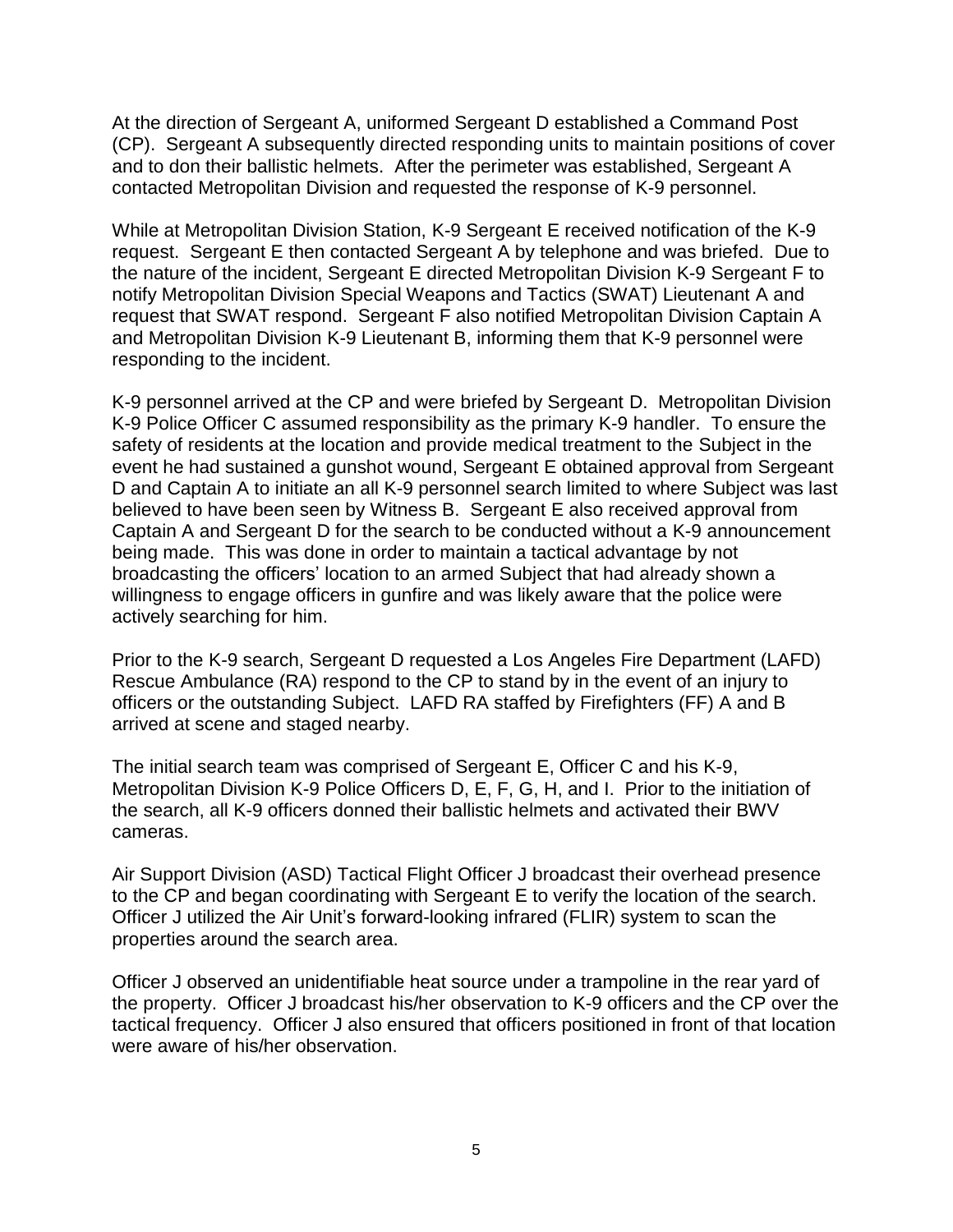Officer C, in coordination with Sergeant E, formulated a plan to search the yard where the heat source was located. They utilized a second police dog and search team to respond and establish containment of that location. Officer C with his/her K-9, Sergeant E, and Officers D and E, proceeded south, where they were directed to the residence by ASD. Officer C was armed with his/her Department-issued MP7 weapon system. Officer D was armed with his/her Department-issued AR-15 rifle. Officer E was armed with his/her Department-issued Benelli M4 shotgun. Sergeant E was armed with his/her Department-approved Glock 17 pistol. All four also possessed a TASER.

Officer F with his/her K-9, and Officers G, H, and I responded to a separate residence nearby. Once Officer F's team had established containment, Officer C directed his/her K-9 to begin a search north in the driveway, along the west side of the residence, toward the rear yard. Sergeant E unholstered his/her pistol at that point and held it in a low-ready search position. The team, with Officer D at the point position, subsequently advanced north along the driveway to the northwest corner of the residence. As Officer C directed his/her K-9's search, the K-9 dog left Officer C's view and went behind a parked pickup truck located immediately south of a trampoline at the east side of the yard. Officer C then heard screaming from who he/she believed was the Subject. Officer C stated it was obvious that his/her K-9 had found the Subject and from the screams, it was his/her belief that his/her K-9 was contacting the Subject because his/her K-9 dog was not barking. Officer C believed that his/her K-9 had a bite hold on the Subject.

Because the Subject was believed to be armed, Officer C commanded his/her K-9 to maintain his/her bite-hold until the officers could move to safe positions where they could see the Subject. Officer C explained that he/she wanted his/her K-9 to come off of the Subject and return to Officer C, thereby giving the Subject an opportunity to arm himself.

Utilizing the pickup truck as cover, Officers D and E moved forward toward the sound of the screaming and covered the Subject, who was laying underneath the trampoline.

Officer C moved forward, behind Officers D and E, until he/she observed the Subject lying on his back. The Subject was kicking his legs at the K-9, as the K-9 maintained a bite-hold on the Subject's foot. Officer D directed the Subject to show his hands and the Subject complied. Once Officer C verified with Officer D that the Subject's hands were in sight, Officer C recalled his/her K-9. The K-9 released the Subject's foot immediately after being recalled and returned to Officer C, who then placed him on a leash.

As Officers C, D, E, covered the Subject with their weapons, Sergeant E instructed the Subject to lie on his stomach with his hands in front of him and crawl out from under the trampoline toward them. After the Subject complied, Sergeant E holstered his/her pistol and handcuffed the Subject without incident.

Once in custody, Sergeant E walked the Subject to the front of the residence and asked the Subject if he had sustained a dog bite. The Subject informed Sergeant E that the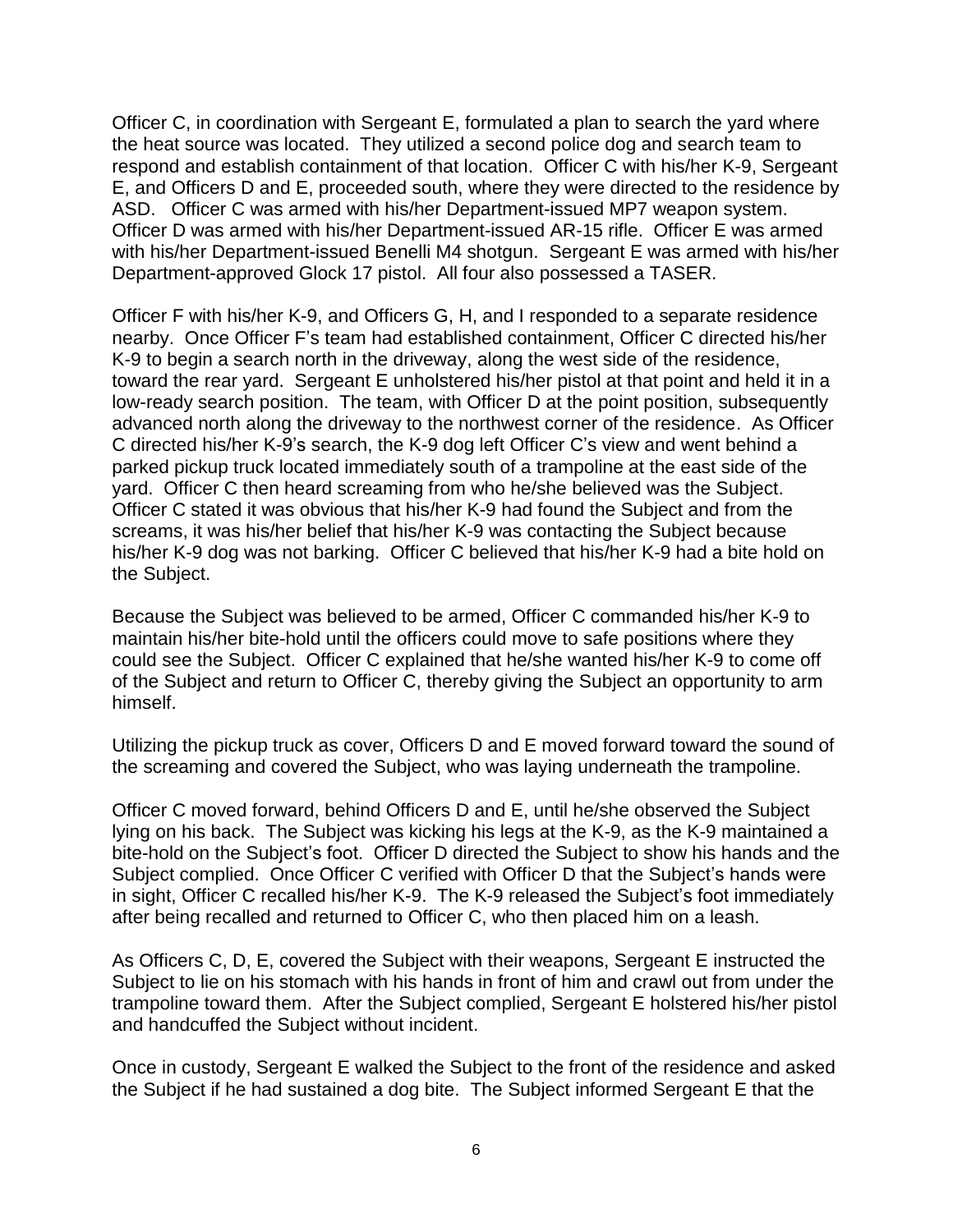dog bit his right toe. As Sergeant E walked the Subject to the intersection, Sergeant E broadcast that the officers had a Subject in custody and requested the RA to respond to his/her location.

According to Sergeant E, and as captured on his/her BWV camera, as they walked toward the intersection, the Subject spontaneously asked, "What the fuck you [sic] the dog on me for? I was getting shot at." As Sergeant E explained the use of the police dog, the Subject repeated, "They were shooting at me." A field show-up was later conducted, and the Subject was identified by Officers A and B as the person who shot at them.

Officer H utilized his/her K-9 dog to conduct an article search of the area. Officer H's K-9 ultimately alerted to a space underneath a patio deck located immediately adjacent to where the Subject had been taken into custody. Officer H inspected that location and observed a semiautomatic pistol, which was later recovered by personnel from Forensic Science Division (FSD) Firearms Analysis Unit (FAU).

| <b>NAME</b> | <b>TIMELY</b><br><b>BWV</b><br><b>ACTIVATION</b> | <b>FULL 2-</b><br><b>MINUTE</b><br><b>BUFFER</b> | <b>BWV</b><br><b>RECORDING</b><br><b>OF ENTIRE</b><br><b>INCIDENT</b> | <b>TIMELY</b><br><b>DICVS</b><br><b>ACTIVATION</b> | <b>DICVS</b><br><b>RECORDING</b><br><b>OF ENTIRE</b><br><b>INCIDENT</b> |
|-------------|--------------------------------------------------|--------------------------------------------------|-----------------------------------------------------------------------|----------------------------------------------------|-------------------------------------------------------------------------|
| Sergeant A  | No                                               | Yes                                              | Yes                                                                   | Yes                                                | Yes                                                                     |
| Sergeant D  | Yes                                              | Yes                                              | Yes                                                                   | Yes                                                | Yes                                                                     |
| Sergeant E  | Yes                                              | Yes                                              | Yes                                                                   | N/A                                                | N/A                                                                     |
| Officer A   | Yes                                              | Yes                                              | Yes                                                                   | N/A                                                | N/A                                                                     |
| Officer B   | Yes                                              | Yes                                              | Yes                                                                   | N/A                                                | N/A                                                                     |
| Officer C   | Yes                                              | Yes                                              | Yes                                                                   | N/A                                                | N/A                                                                     |

### **BWV and DICVS Policy Compliance**

## **Los Angeles Board of Police Commissioners' Findings**

The BOPC reviews each Categorical Use of Force incident based upon the totality of the circumstances, namely all of the facts, evidence, statements and all other pertinent material relating to the particular incident. In every case, the BOPC makes specific findings in three areas: Tactics of the involved officer(s); Drawing/Exhibiting of a firearm by any involved officer(s); and the Use of Force by any involved officer(s). Based on the BOPC's review of the instant case, the BOPC made the following findings:

# **A. Tactics**

The BOPC found Sergeants A, D, and E, along with Officer's A, B, and C's tactics to warrant a finding of Tactical Debrief.

# **B. Drawing and Exhibiting**

The BOPC found Officer A and B's drawing and exhibiting of a firearm to be In Policy.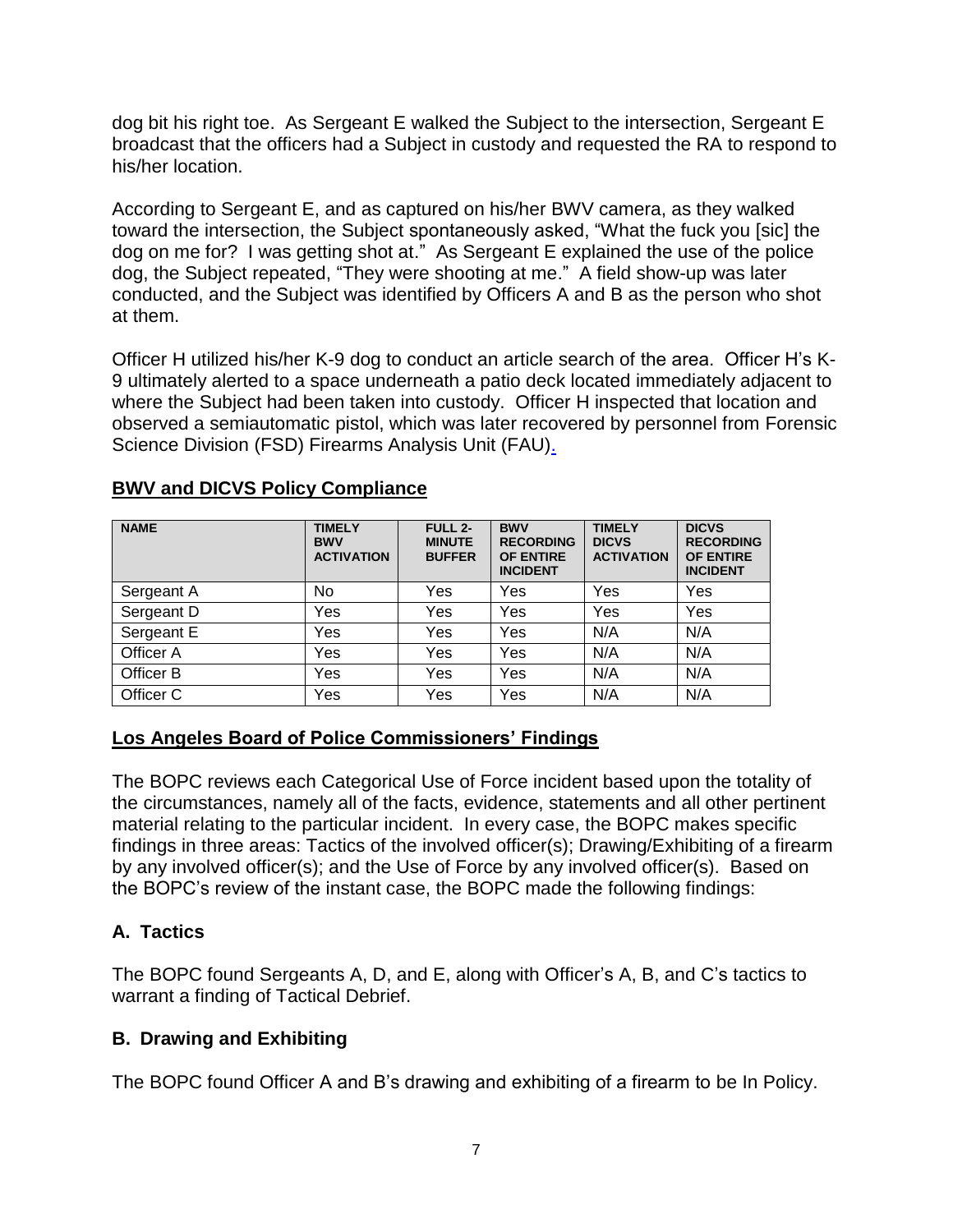## **C. Lethal Use of Force**

The BOPC found Officer A and B's lethal use of force to be In Policy.

## **Basis for Findings**

In making its decision in this matter, the Commission is mindful that every "use of force by members of law enforcement is a matter of critical concern both to the public and the law enforcement community. It is recognized that some individuals will not comply with the law or submit to control unless compelled to do so by the use of force; therefore, law enforcement officers are sometimes called upon to use force in the performance of their duties. It is also recognized that members of law enforcement derive their authority from the public and therefore must be ever mindful that they are not only the guardians, but also the servants of the public. The Department's guiding principle when using force shall be reverence for human life. Officers shall attempt to control an incident by using time, distance, communications, and available resources in an effort to de-escalate the situation, whenever it is safe, feasible, and reasonable to do so. As stated below, when warranted, Department personnel may use objectively reasonable force to carry out their duties. Officers may use deadly force only when they reasonably believe, based on the totality of circumstances, that such force is necessary in defense of human life.

Officers who use unreasonable force degrade the confidence of the community we serve, expose the Department and fellow officers to physical hazards, violate the law and rights of individuals upon whom unreasonable force or unnecessary deadly force is used, and subject the Department and themselves to potential civil and criminal liability. Conversely, officers who fail to use force when warranted may endanger themselves, the community and fellow officers." (Special Order No. 4, 2020, Policy on the Use of Force - Revised.)

The Commission is cognizant of the legal framework that exists in evaluating use of force cases, including the United States Supreme Court decision in Graham v. Connor, 490 U.S. 386 (1989), stating that:

"The reasonableness of a particular use of force must be judged from the perspective of a reasonable officer on the scene, rather than with the 20/20 vision of hindsight. The calculus of reasonableness must embody allowance for the fact that police officers are often forced to make splitsecond judgments – in circumstances that are tense, uncertain and rapidly evolving – about the amount of force that is necessary in a particular situation."

The Commission is further mindful that it must evaluate the actions in this case in accordance with existing Department policies. Relevant to our review are Department policies that relate to the use of force:

**Use of De-Escalation Techniques**. It is the policy of this Department that, whenever practicable, officers shall use techniques and tools consistent with Department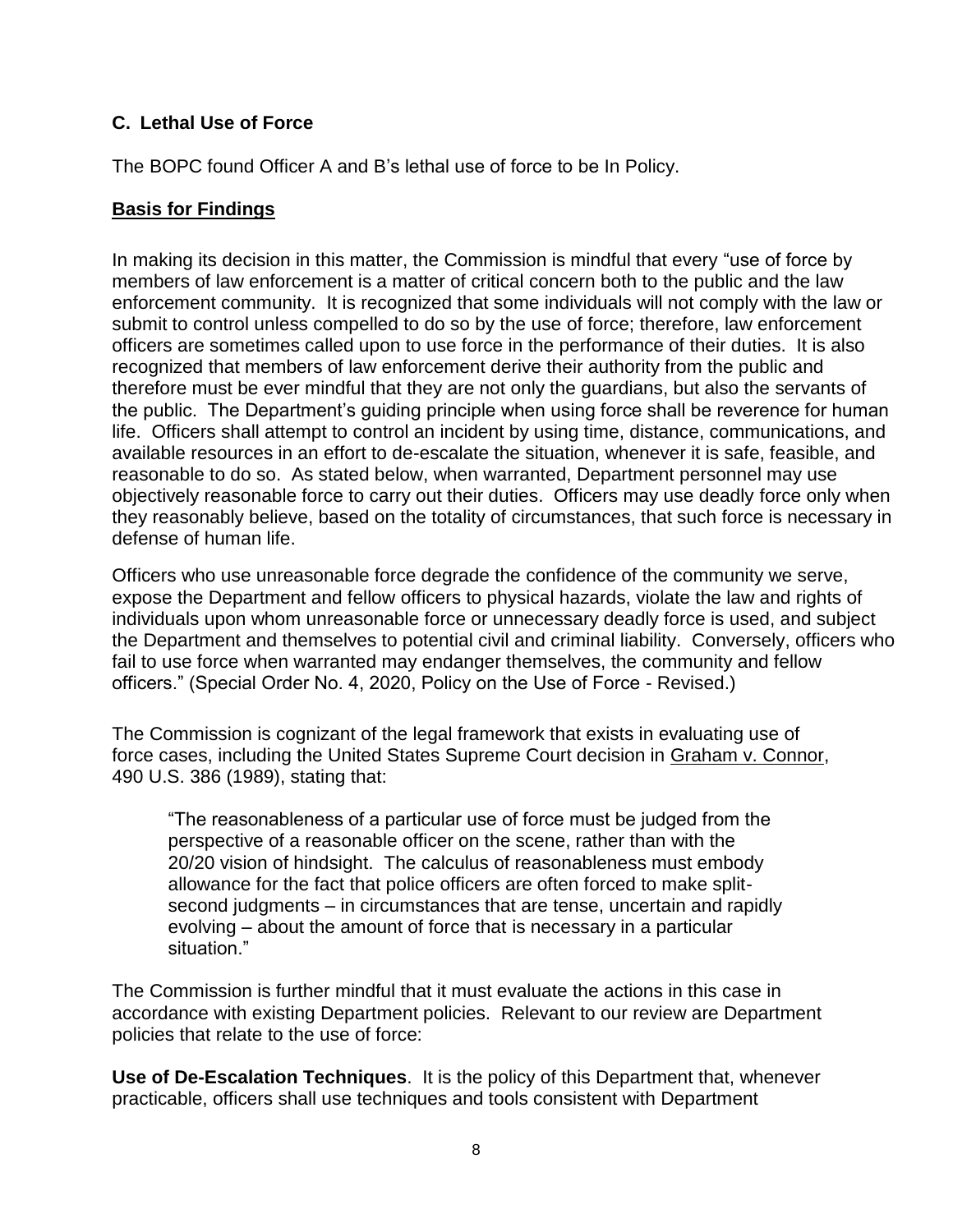de-escalation training to reduce the intensity of any encounter with a suspect and enable an officer to have additional options to mitigate the need to use a higher level of force while maintaining control of the situation.

**Use of Force – Non-Deadly**. It is the policy of the Department that personnel may use only that force which is "objectively reasonable" to:

- Defend themselves:
- Defend others:
- Effect an arrest or detention;
- Prevent escape; or,
- Overcome resistance.

**Use of Force – Deadly.** It is the policy of the Department that officers shall use deadly force upon another person only when the officer reasonably believes, based on the totality of circumstances, that such force is necessary for either of the following reasons:

- To defend against an imminent threat of death or serious bodily injury to the officer or another person; or,
- To apprehend a fleeing person for any felony that threatened or resulted in death or serious bodily injury, if the officer reasonably believes that the person will cause death or serious bodily injury to another unless immediately apprehended. Where feasible, a peace officer shall, prior to the use of force, make reasonable efforts to identify themselves as a peace officer and to warn that deadly force may be used, unless the officer has objectively reasonable grounds to believe the person is aware of those facts.

In determining whether deadly force is necessary, officers shall evaluate each situation in light of the particular circumstances of each case and shall use other available resources and techniques if reasonably safe and feasible.

**Note:** Because the application of deadly force is limited to the above scenarios, an officer shall not use deadly force against a person based on the danger that person poses to themselves, if an objectively reasonable officer would believe the person does not pose an imminent threat of death or serious bodily injury to the officer or another person.

**The Department's Evaluation of Deadly Force.** The Department will analyze an officer's use of deadly force by evaluating the totality of the circumstances of each case consistent with the California Penal Code Section 835(a), as well as the factors articulated in Graham v. Connor. (Special Order No. 4, 2020, Policy on the Use of Force - Revised.)

An officer's decision to draw or exhibit a firearm should be based on the tactical situation and the officer's reasonable belief that there is a substantial risk that the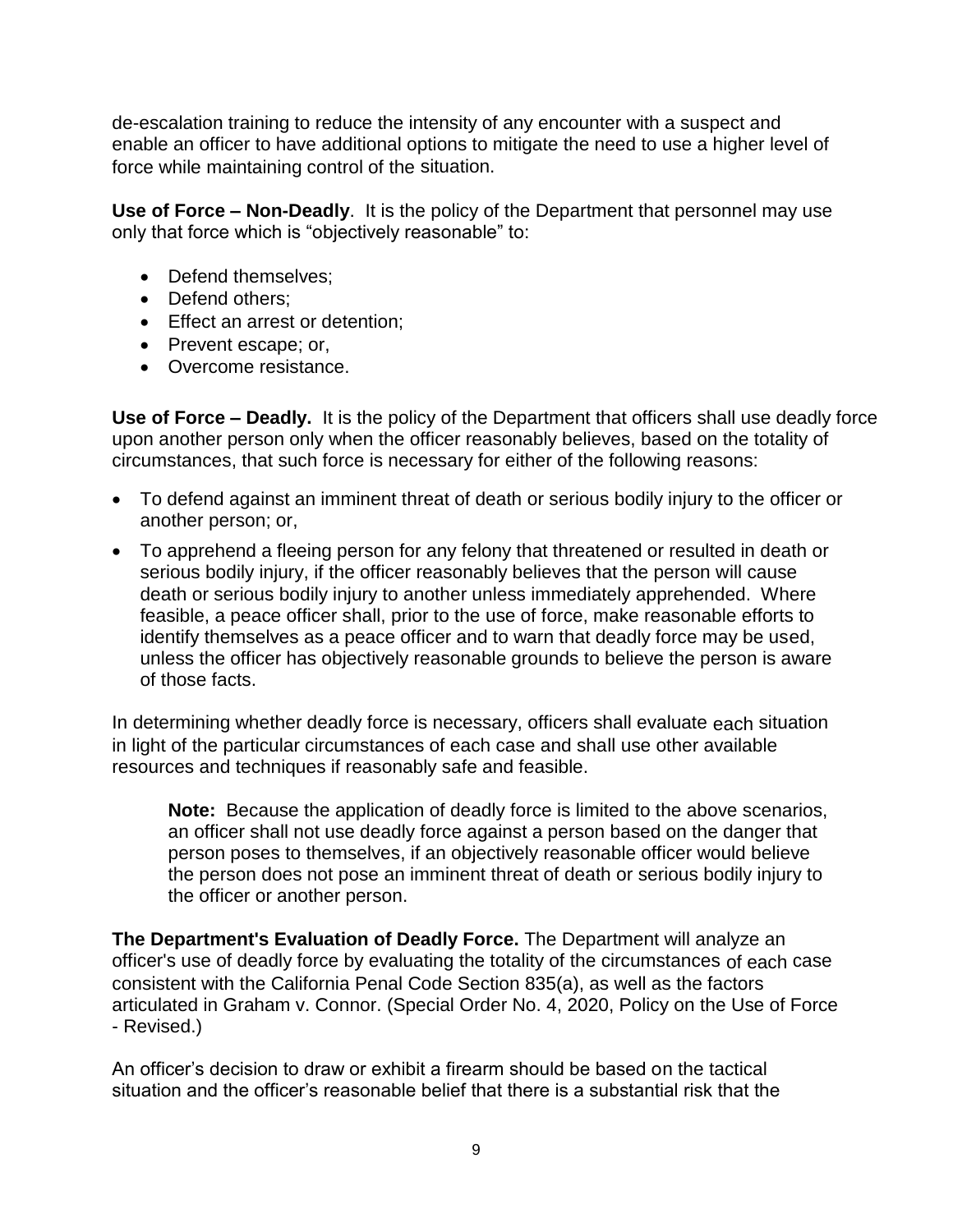situation may escalate to the point where deadly force may be justified. (Los Angeles Police Department Manual.)

# **A. Tactics**

*Tactical De-Escalation Techniques* 

- *Planning*
- *Assessment*
- *Time*
- *Redeployment and/or Containment*
- *Other Resources*
- *Lines of Communication (Use of Force - Tactics Directive No. 16, October 2016, Tactical De-Escalation Techniques)*

Tactical de-escalation does not require that an officer compromise his/her safety or increase the risk of physical harm to the public. De-escalation techniques should only be used when it is safe and prudent to do so.

# **Planning**

Although Officers A and B had not worked together on a prior occasion, on the day of the incident they discussed previous tactical incidents in which they had been involved and what aspects could have been improved. Additionally, Officers A and B discussed their weapon systems as well as less-lethal force options including the deployment of the TASER.

Upon arrival at the incident, Sergeant A immediately began formulating a plan. Sergeant A was briefed by Officers A and B and afterwards assigned supervision roles and communicated his/her plan with the supervisors at scene. Sergeant A directed Sergeants B and C to separate, monitor, obtain PSSs, and transport Officers A and B to the CP. Sergeant A assigned Sergeant D to set up a CP and assisted in the establishment of the perimeter in coordination with ASD.

Sergeant E was involved in the planning of the K-9 search and conferred with Officer C regarding the tactical plan for the search. While at the CP, Sergeant E proceeded to contact Sergeant F where they discussed how the K-9 team would proceed to search for the Subject.

**Assessment** – While being fired upon, Officers A and B conducted assessments of their positions and their need to effectively utilize cover. Officer A determined the police vehicle provided the best cover. Officer B drew his/her service pistol, opened his/her front passenger door, exited, and utilized the door as cover. Officer B turned towards the back of the police vehicle and redeployed to the rear. Additionally, Officers A and B assessed the situation between their rounds of fire and afterwards.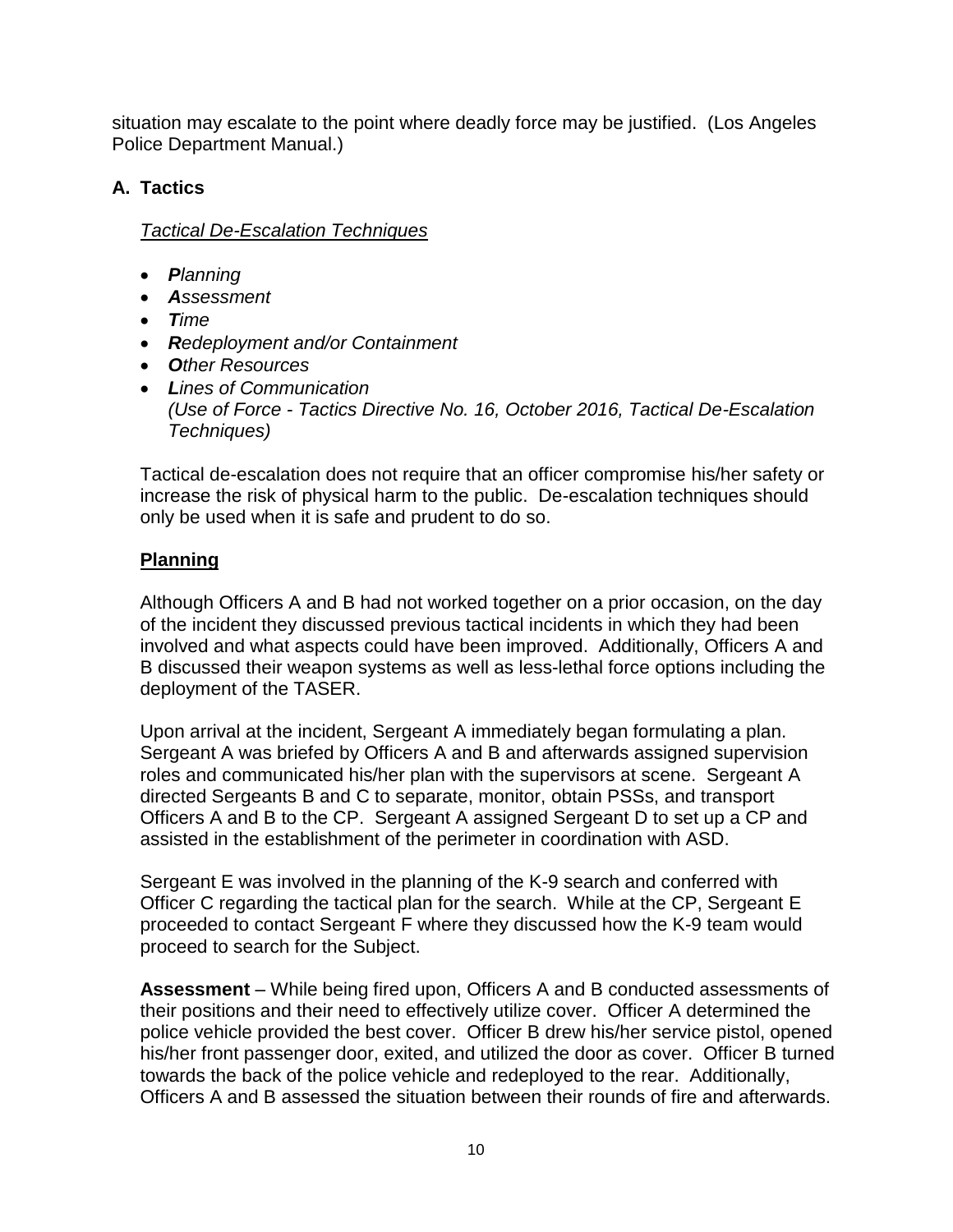Officers A and B also considered their background at the time of shooting at the Subject.

Sergeant A assessed the incident and gathered information from Officers A and B regarding the Subject. Sergeant B assessed Officers A and B for injury, and then gathered pertinent information from both officers regarding to OIS.

Once the K-9 search team located the Subject, Sergeant E and Officer C conducted assessments of the tactical incident. The Subject's position, movements, and actions were assessed and the K-9 search team coordinated with one other and took the Subject into custody.

**Time** – Officers A and B became involved in a rapidly evolving incident which was initiated when the Subject fired upon them. During this short time, Officers A and B held their positions at their police vehicle as they waited for backup units.

Sergeant A utilized time to his/her advantage upon arrival to the OIS location. Sergeant A gathered a large amount of information and broadcast to CD to notify responding units of all pertinent information. Additionally, Sergeant A requested a perimeter and gave orders to responding supervisors, giving them each an assignment. Sergeant D utilized additional time to brief responding entities, such as K-9 officers, SWAT, LAFD, and command staff as they arrived at the CP. During that time, Sergeant D received and relayed information from Sergeant A to update command staff at the CP. Both Sergeants A and D utilized time to coordinate together and with additional resources.

**Redeployment and/or Containment** – Officer A requested the area to be contained after the Subject fled on foot. Officer A requested a perimeter to be set immediately after the OIS. Officers A and B both redeployed to positions of better cover after the OIS. Officer B re-entered his/her police vehicle and sat on the front passenger seat while Officer A also returned and entered the driver seat. Officer A slowly drove his/her police vehicle forward towards the southeast corner of the intersection and utilized the engine block of the police vehicle as cover as they redeployed their police vehicle to another position.

Sergeant A arrived at the scene of the OIS and determined the Subject had fled and containment was needed. Sergeant A was assisted by ASD in establishing a perimeter to contain the Subject.

Once the Subject was located by the K-9 search team, the search team redeployed to establish a position of tactical advantage on the Subject. The K-9 search team took the Subject into custody while redeploying their positions and by recalling the K-9 dog.

**Other Resources** – Following the officers' actions of returning gunfire at the Subject, Officer A notified Communications Division and requested a perimeter.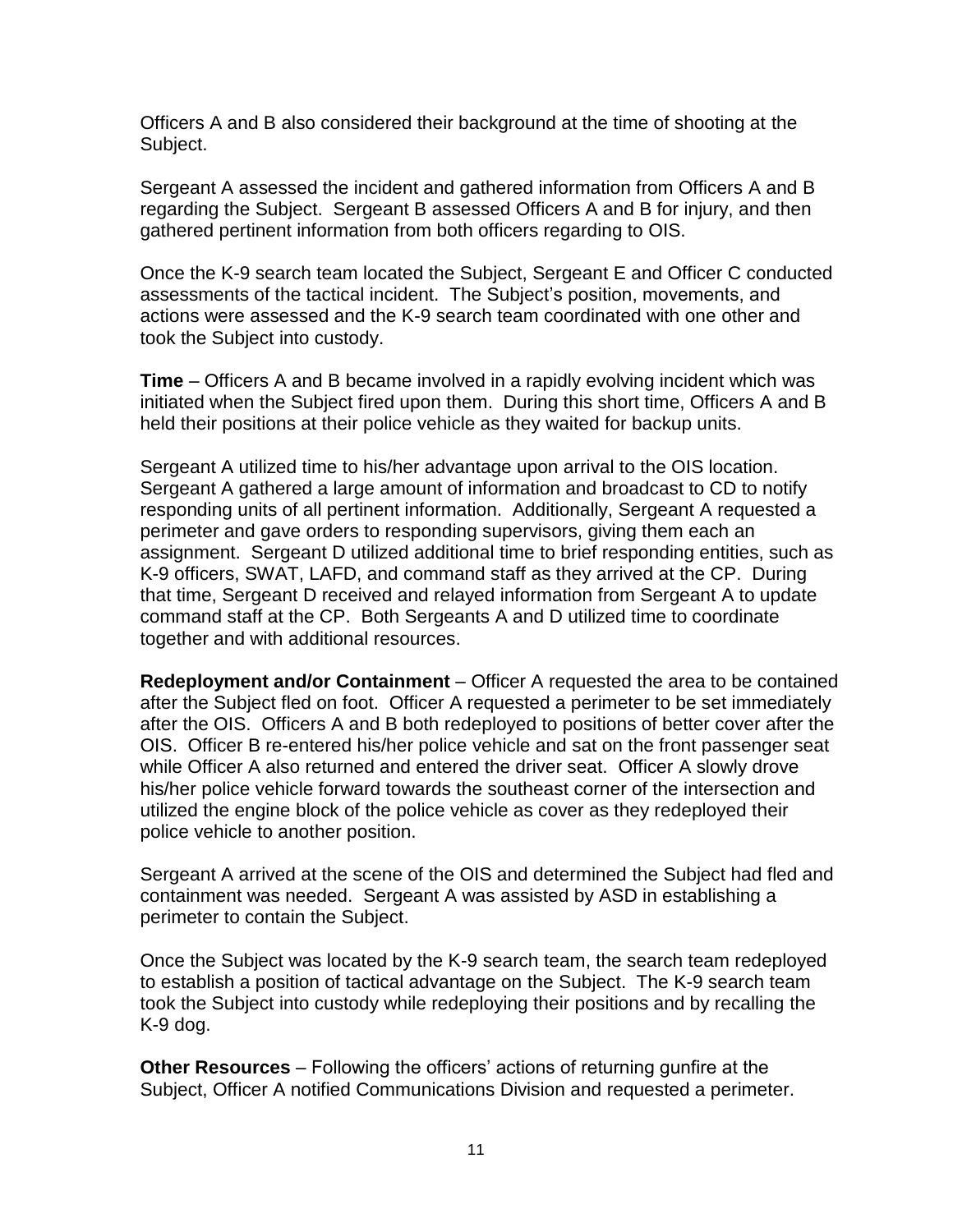Sergeant A utilized the resource of additional supervisors and directed Sergeants B and C to separate, monitor, and obtain PSSs from Officers A and B. Sergeant A coordinated with ASD to establish a perimeter. Sergeant A directed Sergeant D to establish a CP. Sergeant A contacted Metropolitan Division to notify them of the incident and requested K-9 resources to respond to the scene due to the Subject still being outstanding and having fired upon Officers A and B. Sergeant E coordinated with ASD to find and later detain the Subject.

Sergeant D, while acting as the incident commander, approved the K-9 search plan which did not include SWAT personnel. Given the violent actions of the Subject, the BOPC would have preferred for Sergeant D to have utilized the time afforded to him/her to wait for and include SWAT personnel as part of the K-9 search plan.

Sergeant E, while assigned as supervisor of the K-9 unit, approved the K-9 search plan which did not include a K-9 deployment announcement or SWAT personnel. Given the violent actions of the Subject, the BOPC would have preferred for Sergeant E to have ensured that a K-9 deployment announcement was made and to have utilized the time afforded to him/her to wait for and include SWAT personnel as part of the K-9 search plan.

**Lines of Communication** – Officers A and B initially did not know the specific location from which the sound they believed to be either firecrackers or gunshots was coming from. Since there was no known location of the sound, the BOPC would have preferred that Officers A and B broadcast that possible shots had been fired in the area for the safety and information of other officers who could have been nearby. Officer A communicated to responding officers by giving them additional information regarding the Subject's direction of travel and directed responding units to respond eastbound. Officer A broadcast a perimeter request and advised that a citizen reported seeing a Subject running through the houses. Sergeant A communicated with Officers A and B and gathered information about the OIS. Sergeant A communicated with Metropolitan Division K-9, requesting K-9 resources to respond. Sergeant E directed Sergeant F to contact Lieutenant A to request the response of SWAT. Sergeant E established lines of communication with the resident of the search location to ensure her safety and the safety of her dog, which Sergeant E asked be taken into the residence to avoid conflict between that dog and Sergeant E's K-9 dog.

The BOPC discussed that the tactical situation was dictated by the Subject's actions in which he pointed and fired a handgun at Officers A and B. Since the Subject's actions were unexpected, Officers A and B had to react immediately to defend their lives. Officers A and B, despite being at a disadvantage, continued to assess their options for cover, their rounds of fire, and their shooting background. After the OIS, Officers A and B planned together by communicating with each other and by determining they would utilize their police vehicle's engine block as cover while Officer A slowly drove their vehicle closer to the intersection. Officers A and B also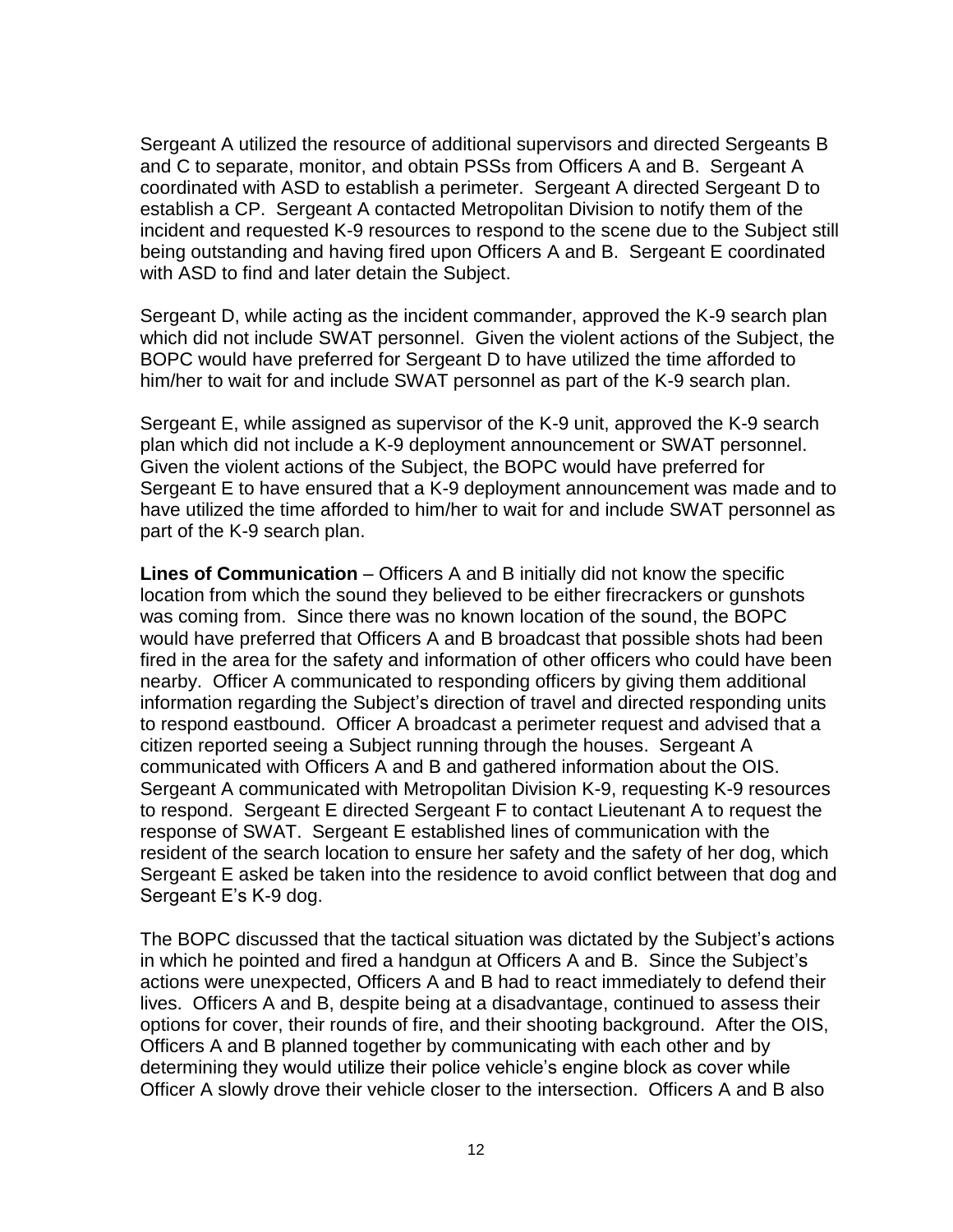communicated with each other to ensure neither had been shot. The BOPC also noted that Sergeants A and D's continuous communication effectively ensured all important aspects of the incident were addressed such as the officers' safety, their separation and monitoring, and the coordination of responding units such as K-9 and SWAT.

The BOPC noted there were strong lines of communication among the members of the K-9 search team. Their thoroughness allowed for quick adjustment to the fluid situation and the quick apprehension of the Subject. Sergeants D and E discussed many aspects of the K-9 search plan including conducting the search without a K-9 announcement. Sergeants D and E also communicated with Captain A to gain approval for the configuration of the K-9 search team. Additionally, Sergeant E and Officer C continued to assess his/her K-9's contact demonstrating a concern for the Subject's wellbeing.

• During its review of this incident, the BOPC noted the following tactical considerations:

### **1. Code Six**

Officers A and B did not advise Communications Division (CD) of their Code Six location prior to engaging the Subject.

The purpose of broadcasting a Code Six location is to advise CD and officers in the area of their location and the nature of the field investigation, should the incident escalate and necessitate the response of additional personnel. Vehicle and pedestrian stops can be dangerous, as the identity and actions of a person stopped is often unknown, and as in the case being reviewed, their actions can be unpredictable.

In this case, Officers A and B were patrolling in the area. The officers heard the sounds of what they believed to be either gunshots or fireworks coming from an unknown location. The officers were unsure of the exact nature of the sounds and the location. They turned eastbound and approached the next intersection. This incident rapidly escalated as the Subject fired upon the officers, striking their police vehicle. Both officers discharged their firearms to protect themselves from the imminent threat of serious bodily injury or death. Once it became practical, Officer A broadcast, "officer needs help," to CD.

Based on the totality of the circumstances, the BOPC determined that Officers A and B's decision not to advise CD of their Code Six location was not a deviation from approved Department tactical training.

#### **2. Utilization of Cover**

After the OIS occurred and the Subject fled to an unknown location, Officer B left his/her position of cover behind the ballistic panel of his/her police vehicle's front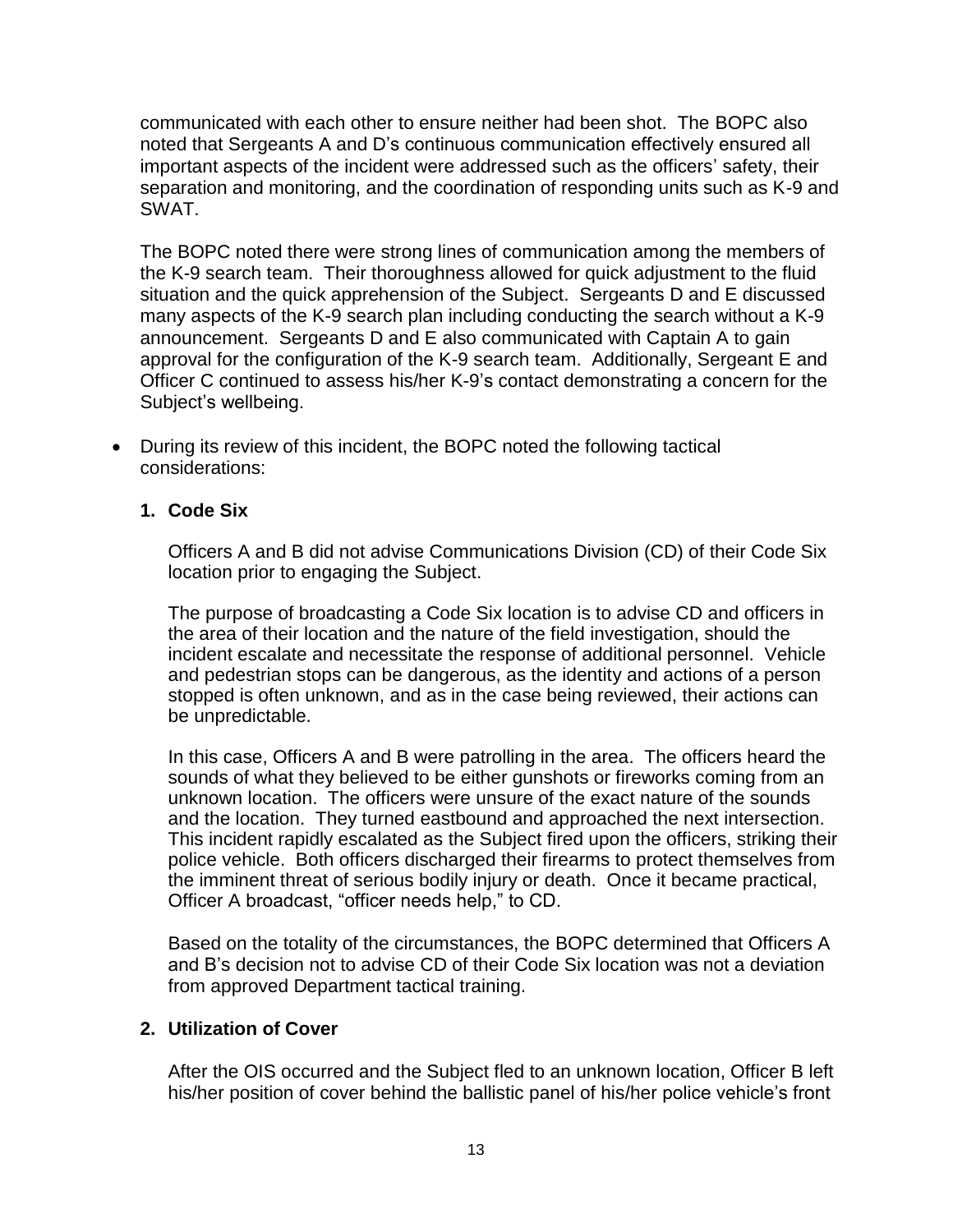passenger door. Officer B walked in a southeasterly direction from his/her police vehicle and parked north of the southbound traffic lane near the southwest corner of the intersection. Other alternative positions of cover were not available to Officer B. Officer B walked to the center divider, then returned to his/her position of cover at the passenger door. Officer B left his/her position of cover a second time, walking in a southerly direction, while maintaining a parallel position relative to his/her passenger door, as he/she looked in the Subject's last known direction of travel. Officer B did not have the benefit of cover while doing so.

The BOPC noted that Officer B initially utilized his/her ballistic panel when redeploying from his/her front passenger seat towards the rear of his/her police vehicle and again when he/she returned to his/her front passenger seat. Officer B stated that he/she utilized the engine block as cover while Officer A drove their police vehicle slowly forward, closer to the intersection to get a better view of the area. Later, as Officers A and B tried to get a closer look at a hedge near the southeast corner of the intersection, Officer B described utilizing the engine block as cover.

The BOPC determined that Officer B's actions and statements demonstrated that Officer B maintained situational awareness and he/she understood the importance of utilizing cover. The BOPC noted that Officer B, when leaving cover on both occasions, had done so with caution and maintained a close position to his/her passenger door/ballistic panel. Additionally, Officer B's movements were in balance for the safety of him/herself and Officer A, in an attempt to gain a visual of the Subject's last known location. The BOPC noted that Officer B continued to assess as he/she moved away from cover and towards the intersection.

Based on the totality of circumstances, the BOPC determined that while identified as an area for improvement, Officer B's actions were not a deviation from approved Department tactical training.

- The BOPC also noted the following:
	- **Shooting Through Front Windshield** Officer A, while approaching the intersection, observed the Subject raise a handgun and fire multiple rounds at Officers A and B. Officer A stopped his/her police vehicle west of the intersection and believed that the Subject's rounds were striking his/her police vehicle. Officer A, while maintaining in a seated position in the front driver's seat, drew his/her service pistol and fired through the front windshield of his/her police vehicle. Officers were reminded that shooting through a windshield can degrade the accuracy and performance of their rounds. The rounds can also cause debris and fragments of the windshield to enter into the police vehicle, along with subjecting officers to the sound of gunfire.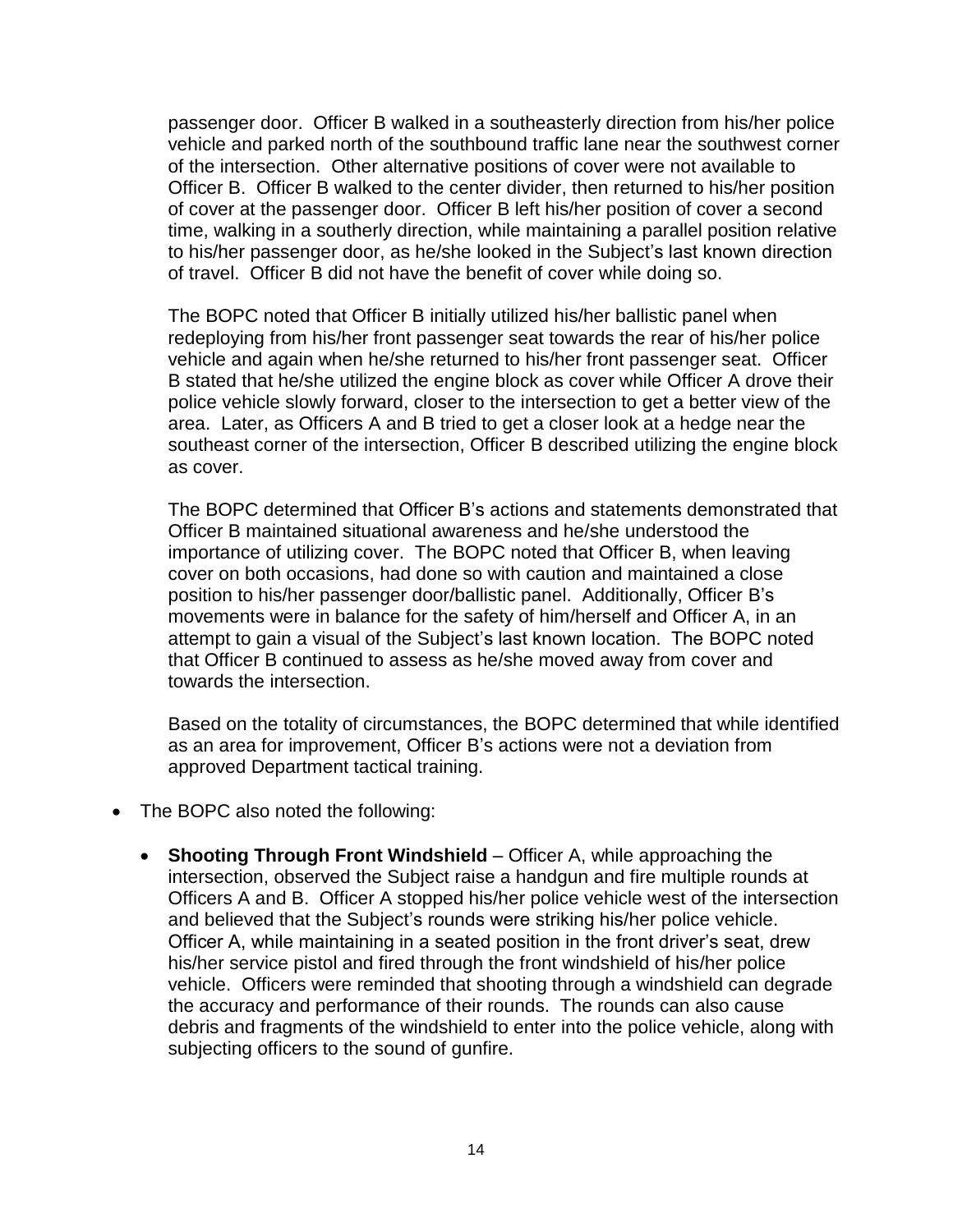- **Incident Commander** Sergeants A and D arrived after the OIS and assumed the responsibilities of Incident Commander. Sergeant A remained near the OIS location while Sergeant D set up the CP and briefed incoming personnel, including K-9 officers. Neither Sergeants A nor D declared themselves to be the IC. Supervisors were reminded of the importance of declaring themselves as IC to avoid confusion and to implement clear command and control of the incident. Other entities, in this case K-9 personnel, are required to seek approval from the IC regarding some portions of their tactical operations.
- **Supervisor Responsibilities** Sergeant E, while with the K-9 search team, assigned him/herself to be the rear-guard position of the K-9 search team formation. After the K-9 located the Subject hiding underneath a trampoline, Sergeant E gave the Subject commands to which the Subject complied. Sergeant E handcuffed and escorted the Subject from the location, with the assistance of another K-9 officer, to a nearby police vehicle to wait for medical treatment by LAFD. During this incident, there were additional K-9 officers available to take these active roles from Sergeant E to allow him/her to remain focused solely on supervising the operation.

Supervisors were reminded to prioritize command and control, when feasible, over engaging with a Subject. This issue was brought to the attention of Captain A, the Assistant Commanding Officer, Metropolitan Division, who advised that this issue was addressed through the generation of a Supervisor Action Item (SAI) and Informal Counseling.

• **Less-Lethal Force Options** – Sergeant E accompanied a K-9 search team that eventually located and apprehended the Subject. After the search was complete, Sergeant E realized that his/her team was only equipped with a less-lethal force option of a TASER. Sergeant E was aware the additional K-9 search team, who was not assigned to conduct a search, was in possession of a Beanbag shotgun. Sergeants were reminded to utilize available resources and consider having additional less-lethal force options, such as a Beanbag shotgun. This issue was brought to the attention of Captain A, who advised that this issue was addressed through the generation of a SAI and Informal Counseling.

#### • **Command and Control**

Officer A was the senior officer of the primary unit. After the OIS, Officer A began broadcasting pertinent information to CD and responding units. Officer A began setting up a perimeter after the Subject fled on foot to an unknown location. Officer A also ensured Sergeants A and B were briefed upon their arrival and identified him/herself and Officer B as being involved in the OIS, the number of rounds that had been fired, the Subject's last known location, and information provided by a resident on the Subject's possible location.

Officer C responded with his/her K-9 to conduct a search for the Subject, who had fled from the OIS location. After receiving notification of a potential location for the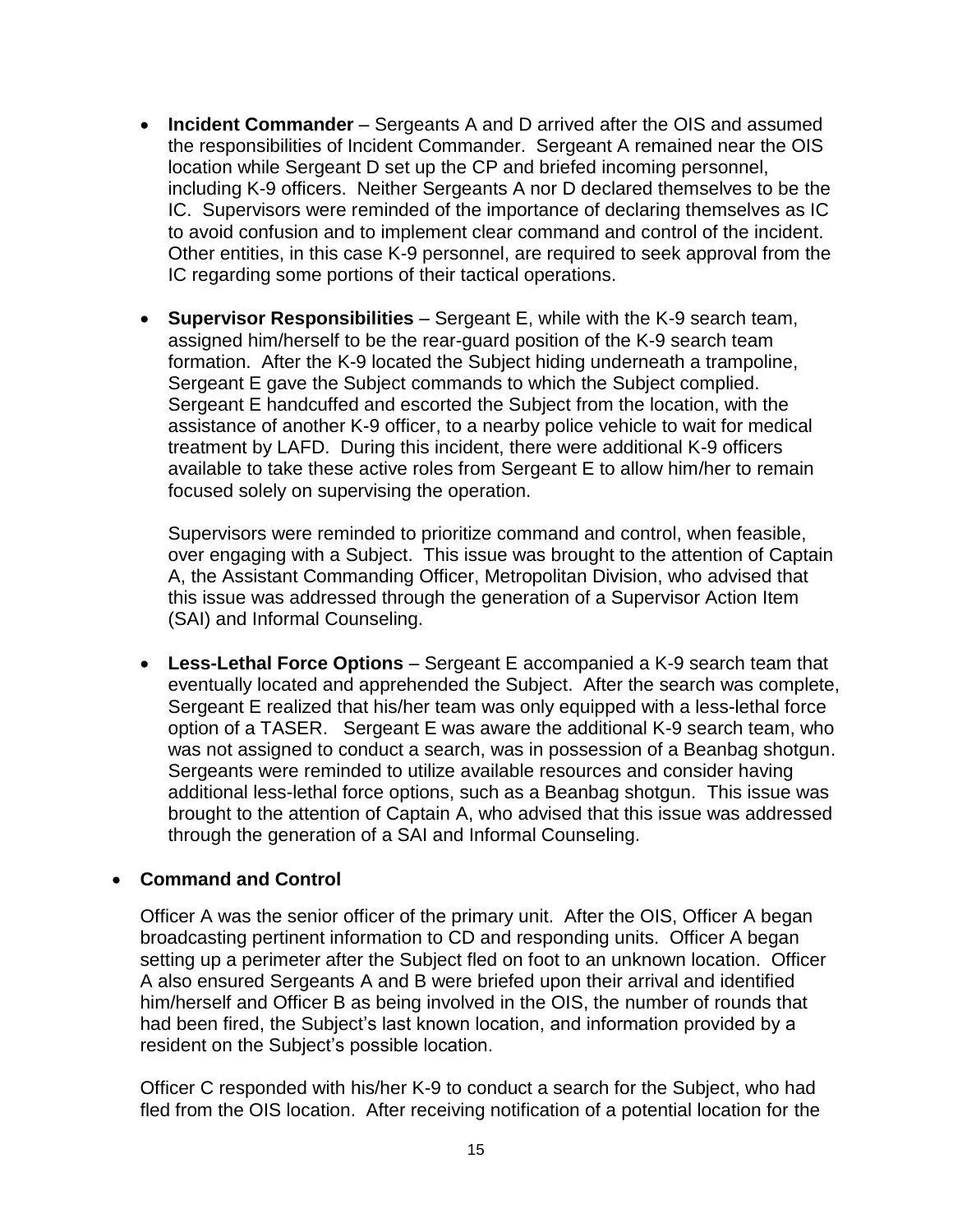Subject, Officer C, along with his/her K-9 and his/her search team, initiated a search. After the K-9 contacted the Subject, Officer C commanded his/her K-9 to maintain a bite hold while he/she and his/her search team redeployed to positions of cover. Once the Subject was compliant, Officer C gave his/her K-9 the command to release his bite hold and return to Officer C. Officer C immediately leashed his/her K-9 and had no further contact with the Subject.

The BOPC reviewed Officer C's decision to have his/her K-9 maintain a bite hold and determined that it was a sound decision which demonstrated Officer C's awareness of officer safety. The BOPC noted that the bite hold was not sustained and was intermittent as the Subject continued to resist by kicking his legs. Officer C clearly communicated with Sergeant E to ensure that the Subject's hands could be observed and were not holding a firearm. Officer C continued to coordinate with members of the K-9 search team to take the Subject into custody without further incident. Calling his/her K-9 back prior to the officers taking cover would have placed the search team in a situation which could have required them to engage in additional force with the Subject. However, Officer C also demonstrated a sense of urgency to recall his/her K-9 dog as quickly as possible to minimize any harm to the Subject.

The BOPC reviewed the deployment and actions of Officer C's K-9 dog and determined that the K-9 was a valuable tool and was utilized effectively. The actions of Officers A and C were consistent with Department training and the BOPC's expectations of senior officers during a critical incident.

Sergeant A, while at the Newton CPS, heard Officer A's "shots fired" call being broadcast over the police radio. Sergeant A responded with Sergeant B from Newton CPS to Officers A and B's location. Sergeant A ordered Officers A and B to maintain their positions of cover as Sergeant A spoke to them. Sergeant A immediately gathered information from Officers A and B regarding the outstanding Subject. Sergeant A was briefed by Officers A and B about the OIS that had occurred. Sergeant A directed Sergeants B and C to separate, monitor, and obtain a PSS from Officers A and B. Sergeant A coordinated with the Air Unit to establish a perimeter. Sergeant A directed Sergeant D to establish a CP. Sergeant A directed all personnel at scene to utilize cover and to don their ballistic helmets. Sergeant A contacted Metropolitan Division to notify them of the incident and to request K-9 resources to respond to the scene due to the Subject still being outstanding and having fired at Officers A and B. Sergeant A remained at the scene until he/she was directed by Sergeant D to respond to two radio calls indicating the Subject was possibly at the location.

Sergeant D arrived at the scene of the OIS and met with Sergeant A. Sergeant D, at Sergeant A's direction, began to set up the CP and chose a nearby location. Sergeant D established the CP and, upon arrival, briefed K-9 officers on the OIS. Sergeant D determined that due to the circumstances of the incident, the Subject needed to be apprehended without delay. Therefore, Sergeant D approved the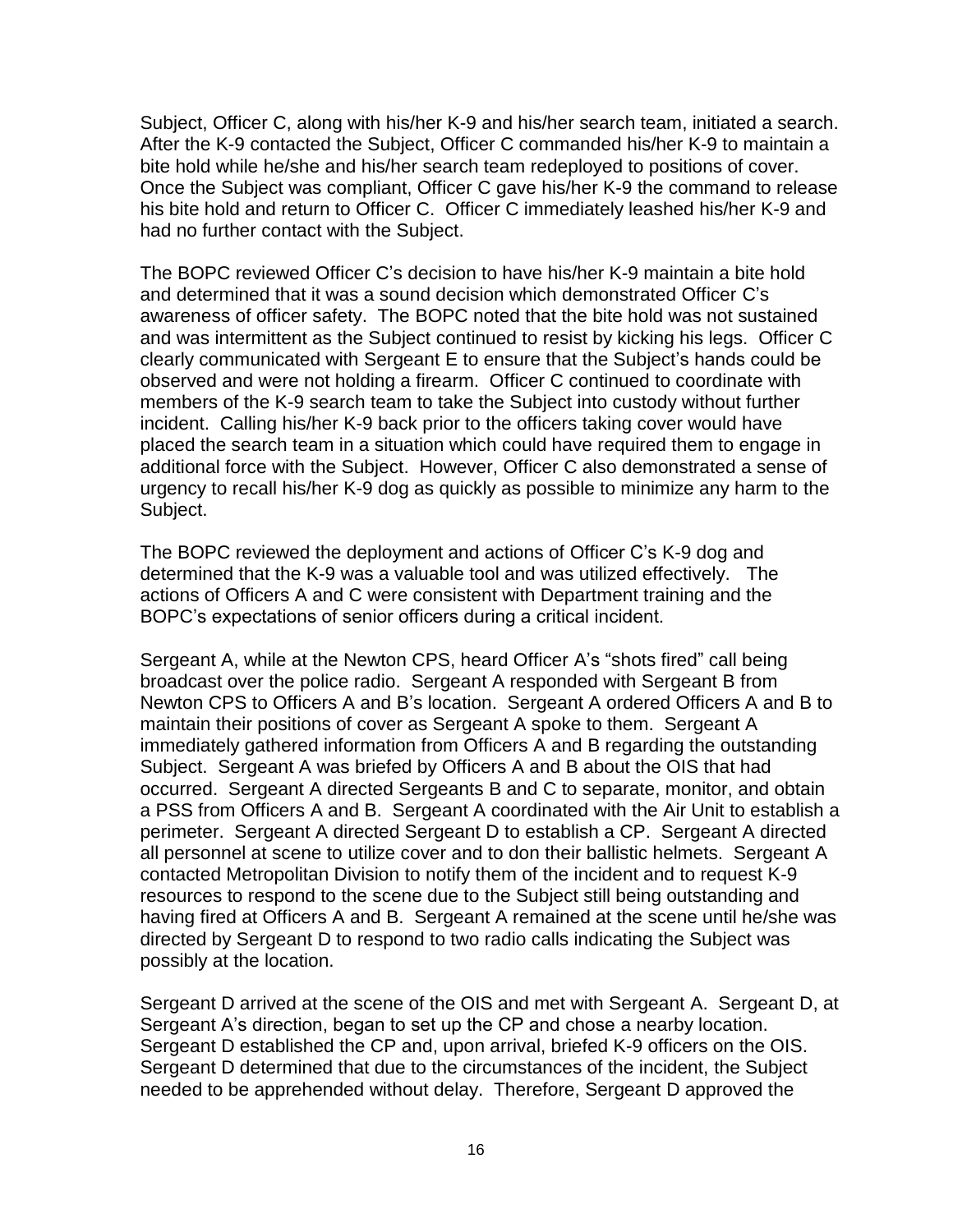initiation of the K-9 search without the addition of SWAT personnel. Sergeant D also approved the omission of the K-9 announcement, also due to the circumstances of the incident. Sergeant D, prior to the initiation of the K-9 search, requested a LAFD RA to respond to the CP in the event the Subject was injured or became injured during the search.

The BOPC noted that both Sergeants A and D assumed IC roles. The BOPC recognized that both Sergeants A and D remained actively engaged in managing this critical incident. The supervisors ensured that all duties were completed and worked together effectively with each other. Sergeant A maintained his/her position as the IC of field operations while Sergeant D handled operations at the CP.

However, the BOPC noted that Sergeants A and D did not declare themselves as the IC, as is expected by the Department. The BOPC considered the circumstances of this incident and the requirement by Metropolitan Division's K-9 Unit to receive approval from the IC regarding their search team configuration and approval for conducting searches without a K-9 announcement. Noting how this could cause confusion or an inappropriate source of approval for their tactical engagements, the BOPC noted the importance of sergeants to broadcast their designation as IC. The BOPC emphasized the Department's expectation that the IC broadcast his/her designation once it has been assumed. Additionally, the BOPC considered Sergeants A and D's articulation describing their roles as co-incident commanders. The BOPC noted that Sergeant D did not consult Sergeant A when giving K-9 personnel his/her approval to search in an all K-9 personnel configuration to avoid the delay waiting for SWAT personnel. Sergeant D also did not consult prior to approving the initiation of the K-9 search without a K-9 warning. The BOPC would have preferred that Sergeants A and D ensured clear communication was present throughout the incident.

Sergeant D, while acting as the incident commander, approved the K-9 search plan which did not include SWAT personnel. Given the violent actions of the Subject, the BOPC would have preferred for Sergeant D to have utilized the time afforded to him/her to wait for and include SWAT personnel as part of the K-9 search plan.

Sergeant E, while at Metropolitan Division, received Sergeant A's request for a K-9 response. Sergeant E was briefed by Sergeant A regarding the incident. Sergeant E directed Sergeant F to contact Lieutenant A and request the response of SWAT personnel. Sergeant E responded to the incident and discussed the incident with Captain A. After getting more details from Sergeant D regarding the Subject, Sergeant E sought and received approval to conduct the K-9 search without waiting for personnel from SWAT due to exigency, since the Subject created a safety concern for citizens in the area. Sergeant E did not want to delay checking an area for the Subject which would delay medical treatment since it was unknown if the Subject had been struck by gunfire. Captain A approved the configuration of the K-9 search team to be comprised of only K-9 personnel. Sergeant E also received approval from Captain A and Sergeant D to conduct the search without a K-9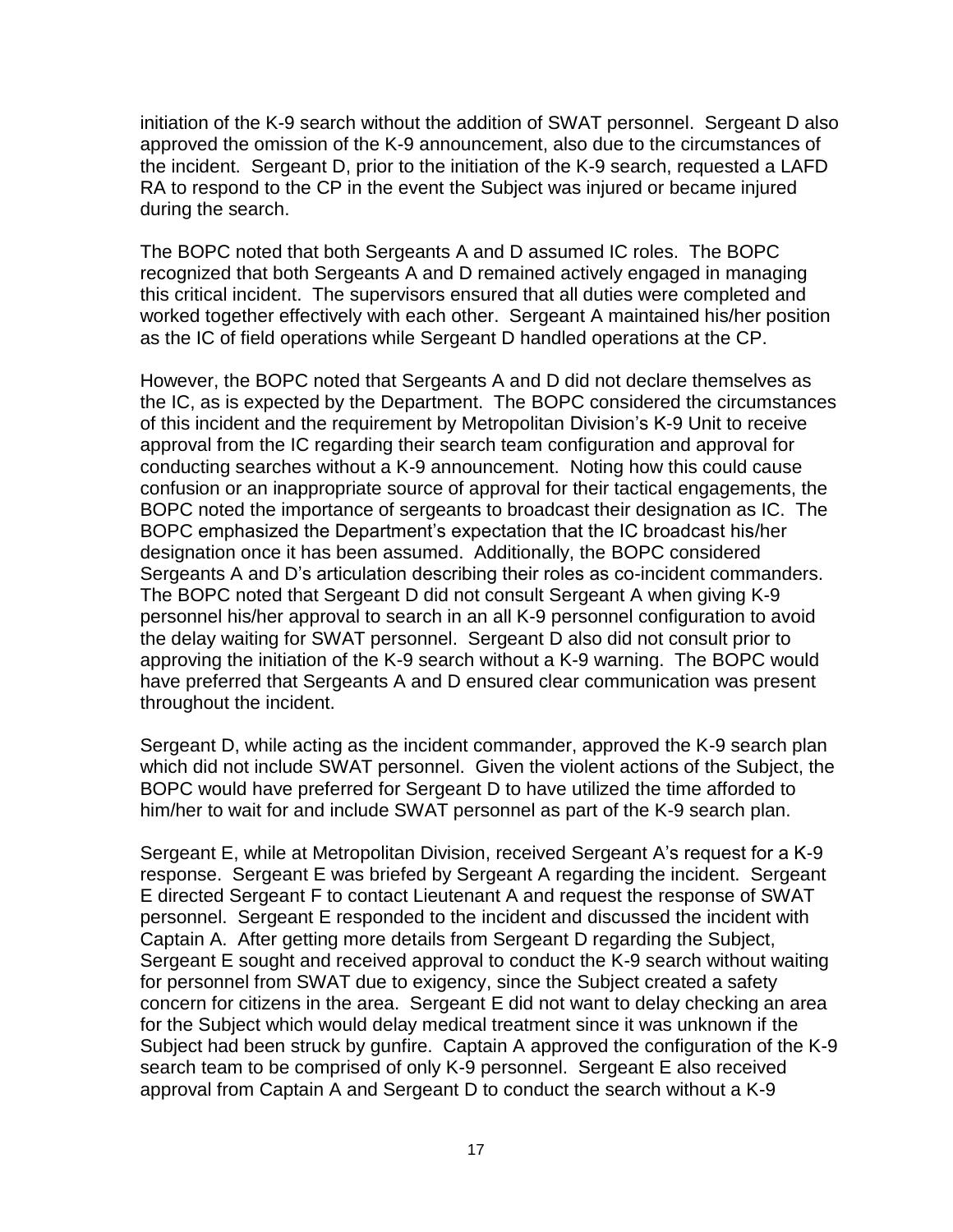announcement due to their knowledge that the Subject had already showed a willingness to fire his handgun at officers and would have been aware that officers were searching for him due to a large presence of officers in the area, including the Air Unit. Sergeant E also consulted with Lieutenant A prior to the initiation of the K-9 search. Sergeant E coordinated with ASD to find and later detain the Subject. Sergeant E, while assigned as supervisor of the K-9 unit, approved the K-9 search plan which did not include a K-9 deployment announcement or SWAT personnel. Given the violent actions of the Subject, the BOPC would have preferred for Sergeant E to have ensured that a K-9 deployment announcement was made and to have utilized the time afforded to him/her to wait for and include SWAT personnel as part of the K-9 search plan.

The BOPC reviewed Sergeant E's involvement during the K-9 search. Sergeant E began giving verbal commands to the Subject, and after the Subject complied, Sergeant E handcuffed him. Sergeant E walked the Subject from the residence and over to a police vehicle for treatment by the RA. The BOPC considered Sergeant E's statements regarding his/her reason for involvement in the search. Sergeant E, being the training supervisor for the tactics within the K-9 Unit, stated he/she frequently accompanied search teams to ensure Department standards were met.

The BOPC determined Sergeant E's primary role was to first supervise and ensure there were adequate search team members to address the situation so that Sergeant E's involvement would not be needed. Thereby, Sergeant E could focus on his/her duties by providing command and control at each incident. However, the BOPC noted that Sergeant E engaged in handcuffing the Subject and would have preferred that he/she maintain his/her supervisory role and not physically engage the Subject. The BOPC reminded Sergeant E to maintain his/her role as a supervisor and to assign additional personnel, if needed, to a search team to avoid his/her direct involvement. The BOPC noted that Sergeant E ensured Officer C utilized his/her K-9 to effectively deliver bite hold only to the extent that it was necessary for the officers to get to positions of cover. Additionally, the BOPC noted that Sergeant E reminded Officer C to immediately leash his/her K-9 to prevent a further incident.

The BOPC reviewed Sergeant E's request to conduct the K-9 search in a configuration which did not include SWAT personnel. Sergeant E articulated his/her reason for the urgency of apprehending the Subject was that the Subject was possibly injured and to avoid the danger the Subject presented to people in the area. The BOPC determined that not waiting for the arrival of SWAT personnel was reasonable due to a valid exigency and was within Department policy. However, the BOPC noted that Sergeant E made the appropriate notifications to Lieutenant A and therefore, considering that SWAT personnel were already responding, would have preferred Sergeant E to continue to consider waiting for the arrival of SWAT personnel in future incidents. The estimated time of arrival for SWAT personnel was between 30 and 45 minutes.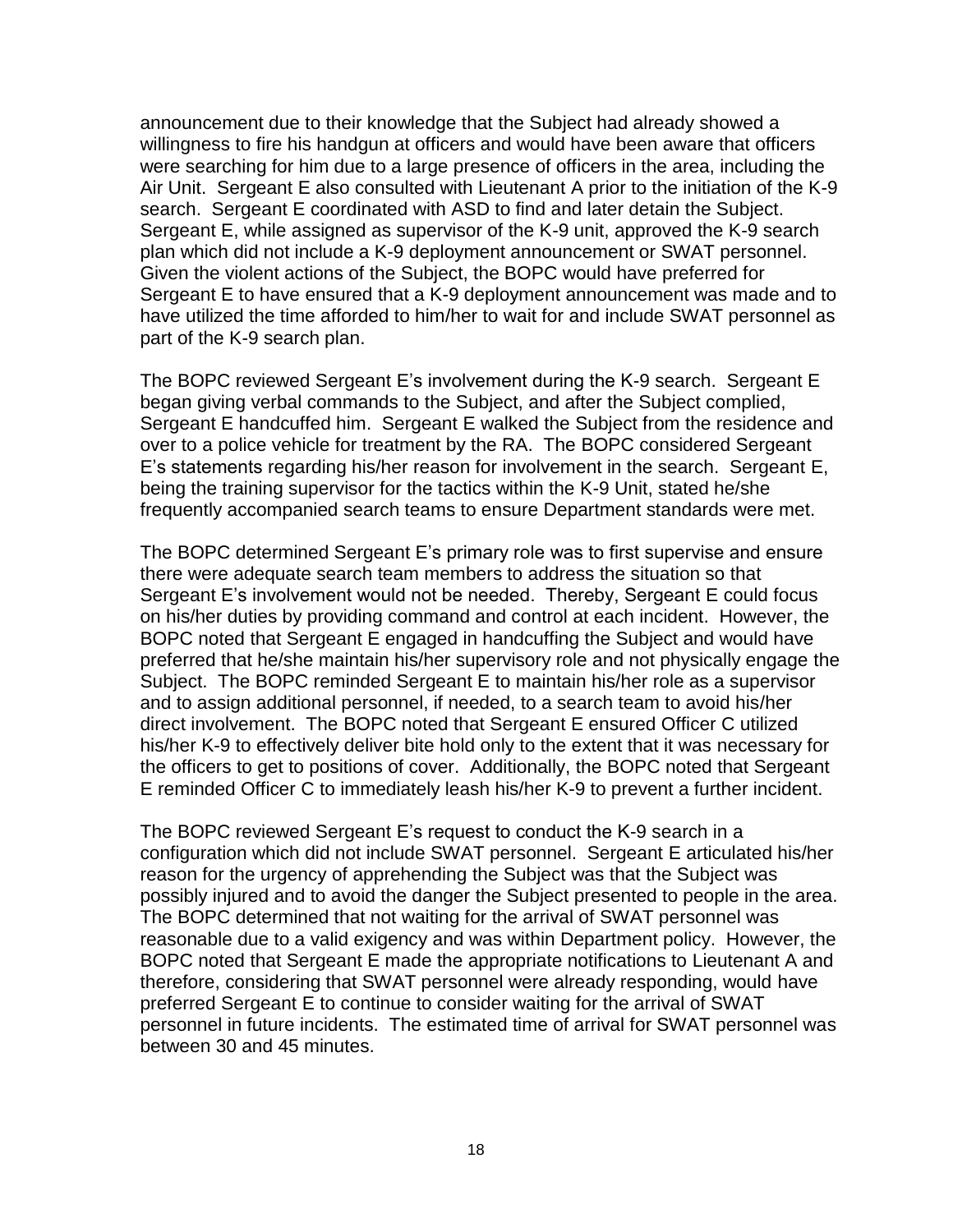The BOPC also noted Sergeant E's decision to initiate the K-9 search without giving a K-9 announcement. Sergeant E received approval from both Captain A as well as Sergeant D, whom he/she believed to be the IC, which was consistent with Department policy. Sergeant E stated that his/her reason for eliminating the announcement was to maintain the search teams' tactical advantage since the Subject had already fired at officers. The BOPC determined that since the Subject had fired at Officers A and B, the exemption of the K-9 announcement was reasonable based on the exigency of the circumstances.

The actions of Sergeant E were overall consistent with Department supervisory training and the BOPC's expectations of field supervisors during a critical incident. However, absent exigent circumstances, the BOPC would have preferred that Sergeant E not handcuff the Subject and that he/she maintain his/her supervisory role and not physically engage the Subject.

Sergeant F completed notifications, at the direction of Sergeant E, to Captain A and Lieutenant B, informing them that the K-9 search team would be responding to the OIS location.

Sergeant B responded from Newton CPS, with Sergeant A to the OIS location and met with Officers A and B. Sergeant B checked Officers A and B for injury and then gathered information from them regarding the OIS. Sergeant B took over supervision of Officer B, separated him/her, and obtained his/her PSS.

Sergeant C responded from Newton CPS, simultaneously with Sergeant D to the OIS location and met with Officers A and B. Sergeant C took over supervision of Officer A, separated him/her, and obtained his/her PSS.

The actions of Sergeants A, B, C, D, and F were overall consistent with Department supervisory training and the BOPC's expectations of field supervisors during a critical incident.

Lieutenant A spoke with Sergeants E and F for a briefing on the incident.Lieutenant A and Sergeant D discussed the possibility of the deployment of SWAT personnel. Due to the Subject already being in custody and field show ups being conducted upon Lieutenant A's arrival, Lieutenant A chose not to deploy SWAT. After the Subject was positively identified, SWAT was not deployed.

The actions of Lieutenant A were overall consistent with Department supervisory training and the BOPC's expectations of field supervisors during a critical incident. Captain A received notifications from Sergeant E regarding the incident and the request for deployment of K-9 resources. Captain A approved the K-9 search to be completed without waiting for the arrival of SWAT personnel and for the K-9 search team configuration to be with K-9 personnel only. Captain A considered the urgency to get the Subject into custody for the safety of citizens in the area and to ensure the Subject was not injured in the OIS and in need of medical treatment.Additionally,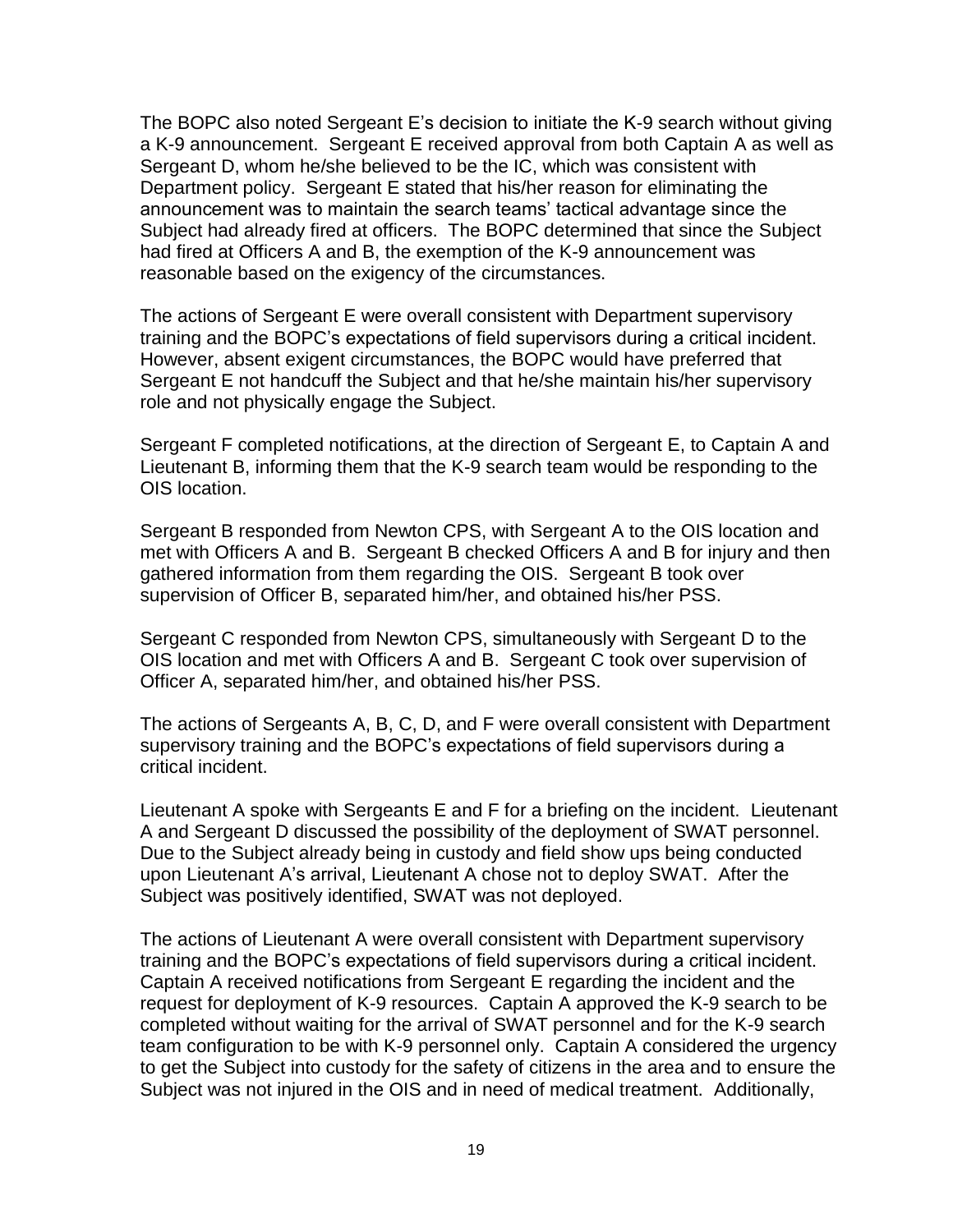Captain A approved the omission of the K-9 announcement due to the threat the Subject posed for the search team if they were to announce their presence since doing so would have provided the Subject with a tactical advantage. Captain B arrived at scene at and oversaw patrol functions. Captain B demobilized personnel assigned to the incident after the Subject was taken into custody.

The actions of Captains A and B were overall consistent with Department supervisory training and the BOPC's expectations of field supervisors during a critical incident.

• In conducting an objective assessment of this case, the BOPC determined that Sergeants A, D, and E, and Officers A, B, and C did not deviate from approved Department tactical training.

Each tactical incident also merits a comprehensive debriefing. In this case, there were areas identified where improvement could be made. A Tactical Debrief is the appropriate forum for the involved personnel to discuss individual actions that took place during this incident.

Although it was determined that Captain A would not receive formal findings, the BOPC believe Captain A would benefit from attending the Tactical Debrief to enhance future performance and discuss this dynamic incident in its entirety. Therefore, the BOPC directed that Captain A, and Sergeants A, D, and E, and Officers A, B, and C attend a Tactical Debrief and that the specific identified topics be discussed.

The BOPC found Sergeants A, D, and E, along with Officer's A, B, and C's tactics to warrant a finding of Tactical Debrief.

## **B. Drawing and Exhibiting**

## • **Officer A**

According to Officer A, as they approached the intersection, he/she observed a car, in a "slanted" position in relation to the south curb facing northeast. Officer A observed the Subject who was wearing dark clothing, next to the sedan, standing on the southeast curb, near a tri-light post. Officer A observed the Subject look at them and take several steps off the southeast curb. The Subject lifted both hands in an "isosceles stance," holding a semi-automatic handgun pointed right at him/her. Officer A observed muzzle flash from the Subject's handgun. Officer A immediately brought his/her vehicle to a stop. As the Subject fired, Officer A could feel "something hitting" the police vehicle. Officer A believed the Subject fired approximately "three or four continuous shots." Officer A believed approximately "three or four seconds" passed from the time he/she initially observed the Subject up to the time the Subject began firing. Officer A believed if he/she took the time to get out of his/her police vehicle, he/she would have been shot by the Subject. Officer A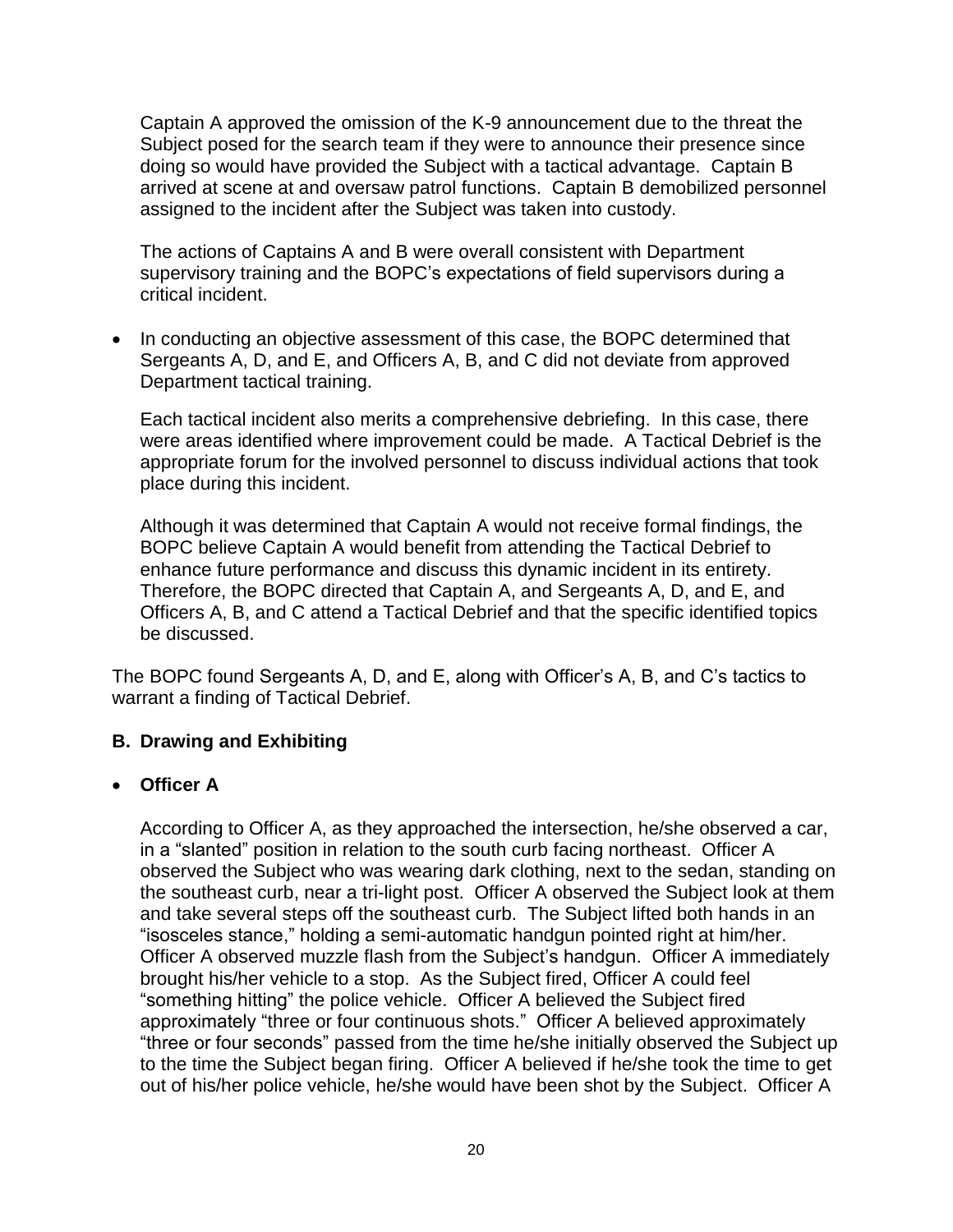remained inside of his/her police vehicle and drew his/her service pistol with his/her right hand.

# • **Officer B**

According to Officer B, as he/she and Officer A continued eastbound approaching the intersection, he/she observed the Subject take an "isosceles stance," which Officer B described as the Subject having his "feet shoulder width apart" with a "slight bend in his knees" as "both hands" were holding a handgun. The Subject's arms were "fully extended" and took aim at Officers A and B. Officer B, being familiar with the sound of a bullet striking a vehicle due to prior military experiences, heard what he/she believed to be a bullet from a "semi-automatic handgun" striking his/her vehicle a minimum of "three times." Officer B observed the Subject's handgun to be "dark" in color. Officer B thought he/she was "going to die." The Subject was trying to "kill" him/her and Officer A. Officer B's thoughts came back to the situation and he/she reacted by removing his/her seat belt while the Subject continued to fire his/her handgun at them. Officer B opened his/her passenger door, using it for cover, then drew his/her service pistol with his/her right hand, placing his/her index finger on the slide and the muzzle pointed down to the ground. While redeploying, Officer B still heard the impact of bullets striking his/her vehicle. Officer B repositioned him/herself to the rear of his/her police vehicle in a manner which allowed him/her to view the Subject but would not expose him/herself more than necessary.

The BOPC conducted a thorough evaluation of the reasonableness of Officer A and B's drawing and exhibiting of their service pistols. The BOPC noted that the Subject rapidly escalated the incident by firing a handgun at Officers A and B, both who were seated inside of their police vehicle. The police vehicle was stuck by bullets. Both Officers A and B drew their service pistols in response to the Subject's gunfire.

Based on the totality of the circumstances, the BOPC determined that an officer with similar training and experience as Officers A and B, while faced with similar circumstances, would reasonably believe that there was a substantial risk that the situation may escalate to the point where deadly force may be justified.

Therefore, the BOPC found Officers A and B's drawing and exhibiting of a firearm to be In-Policy.

# • **Officer C**

According to Officer C, he/she was searching for the Subject, who he/she knew to be armed and who had just shot at Officers A and B. Officer C deployed his/her service pistol which was attached to a sling. Officer C searched with the service pistol while holding it in a low-ready position.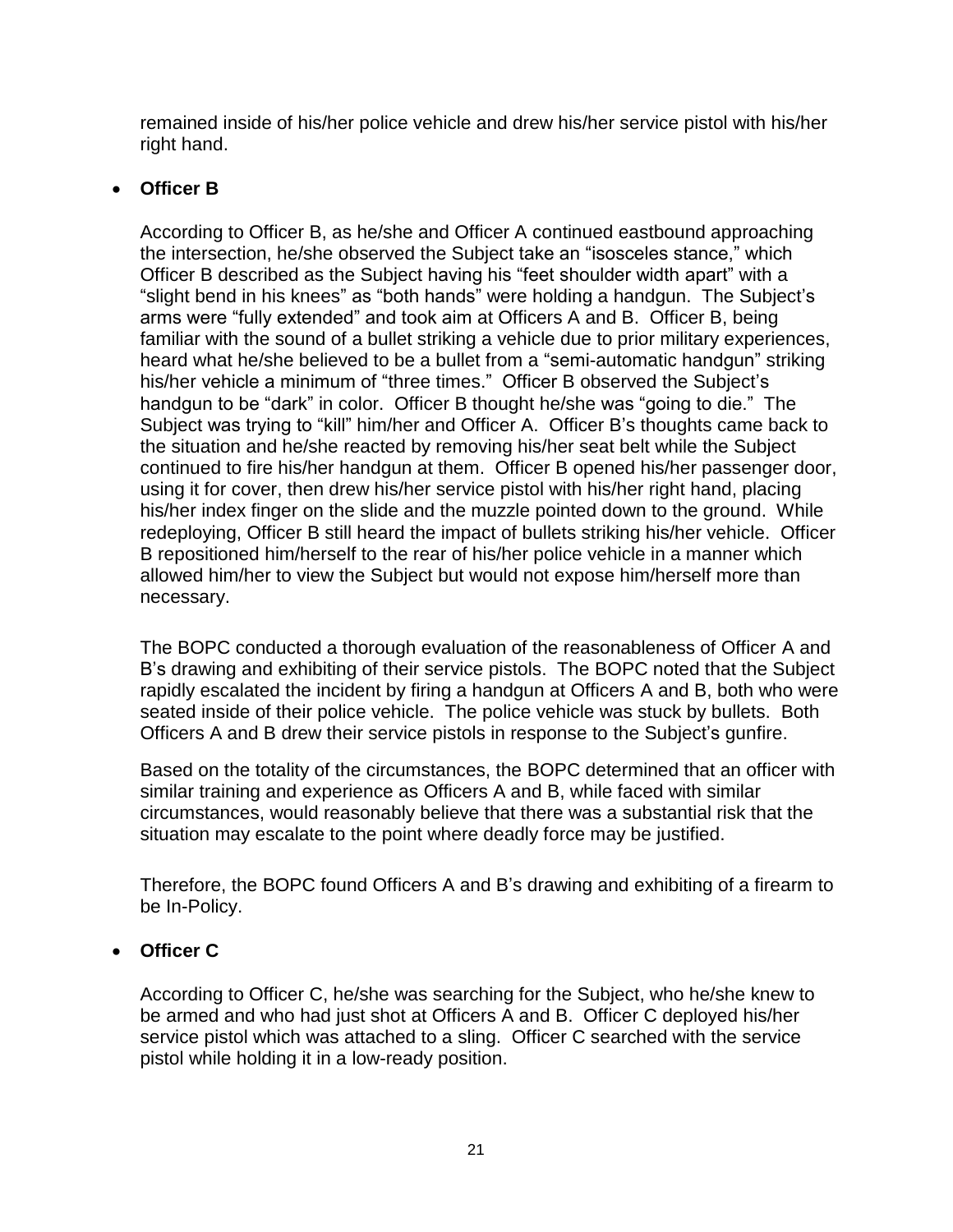## • **Sergeant E**

According to Sergeant E, upon receiving a briefing of the incident from Sergeant A, he/she learned the Subject had fired a handgun at Officers A and B. Sergeant E opined that the Subject "knows we're here" and would be aware that officers were searching for him. Once entering the yard of the search location, Sergeant E unholstered his/her service pistol. Sergeant E carried his/her service pistol in a lowready position and maintained that positioning until he/she holstered in preparation to take the Subject into custody.

The BOPC conducted a thorough evaluation of the reasonableness of Sergeant E's and Officer C's drawing and exhibiting of their service pistols. Sergeant E and Officer C were assigned to the K-9 search team with the objective to check a location to determine if the Subject was possibly at a location. Sergeant E and Officer C were briefed that the Subject had fired at Officers A and B.

Based on the totality of the circumstances, the BOPC determined that an officer with similar training and experience as Sergeant E and Officer C, while faced with similar circumstances, would reasonably believe that there was a substantial risk that the situation may escalate to the point where deadly force may be justified.

Therefore, the BOPC found Sergeant E and Officer C's drawing and exhibiting of a firearm to be In-Policy.

#### **C. Lethal Use of Force**

• **Officer A –** (pistol, 6 rounds)

According to Officer A, he/she observed the Subject standing in an "isosceles stance" and believed the Subject intended to "kill" him/her and Officer B. Officer A could clearly see and hear the muzzle of the Subject's handgun as it fired. Officer A knew "it was a semi-automatic because of the continuous fire." Officer A was in the seated position within his/her police vehicle and utilized the dashboard as a shooting platform on which he/she could extend his/her hands out straight and focus on getting his/her sights aligned on the Subject. Officer A was "scared" for his/her life and in order to defend him/herself and Officer B, aimed at the Subject's center mass and discharged six rounds at the Subject through the front windshield of his/her police vehicle. As Officer A fired, he/she observed the Subject continuously firing at both Officers A and B. As Officer A discharged each round, he/she observed that the Subject was still firing at him/her and the Subject's muzzle was still pointed at Officer B and him/herself. As Officer A returned fire, the Subject did stop firing, but maintained his/her handgun pointed at Officer A.

According to Officer A, he/she had initially believed he/she fired three rounds. After completing the magazine count with FID detectives after the incident, Officer A recalled that he/she had discharged six rounds.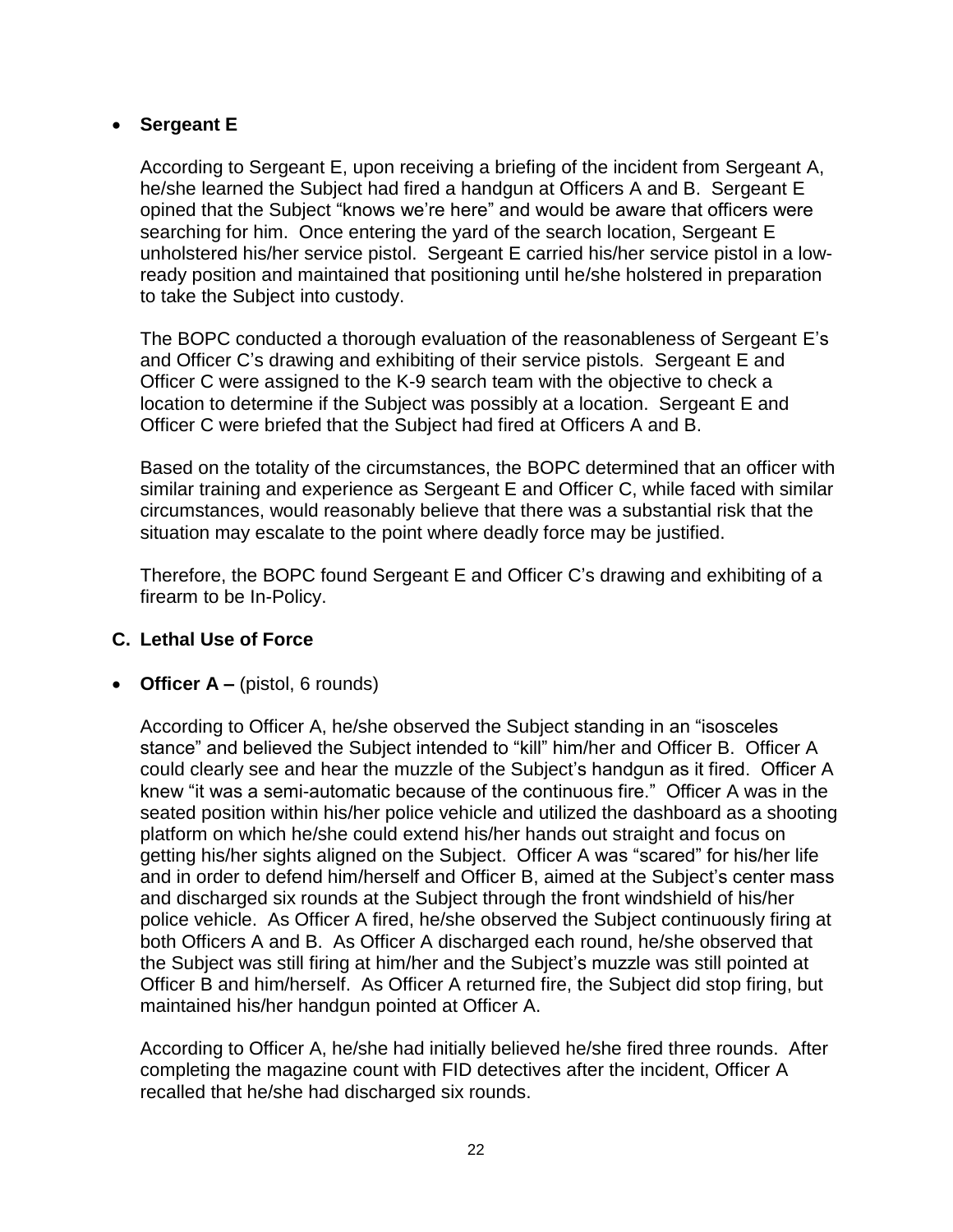In this case, the BOPC conducted a thorough review of the incident. During their review, the BOPC took into consideration that the Subject was in possession of a handgun. The Subject rapidly escalated the incident by raising his/her handgun and firing directly at Officers A and B. The BOPC noted that Officer A discharged his/her service pistol to prevent serious bodily injury or death to him/herself and Officer B. Other force options, including the possible deployment of less-lethal munitions, were not practical due to the Subject's firing at Officers A and B.

The BOPC noted that Officer A continuously assessed prior to firing, between each round, and after firing. Each time Officer A discharged his/her service pistol, he/she continued to assess and observed the Subject pointing and firing his handgun at him/herself and Officer B. In addition, BOPC noted that when the Subject started to run away, Officer A ceased firing. The BOPC considered the minimal amount of time, which was a matter of seconds that Officer A had to make decisions based on the imminent threat posed by the Subject to Officers A and B. The BOPC noted that Officer A articulated his/her perception of an imminent threat when the Subject began firing at him/her. Officer A specifically articulated his/her reason for the use of lethal force, which was to defend him/herself and Officer B. The BOPC noted the threat of serious bodily injury or death faced by Officers A and B.

The BOPC also considered the bullet impacts to the police vehicle as presented by FID investigators: front left bumper, front left tire, left muffler, and front surface of the left rear wheel well liner. The FID investigation established that the impacts were consistent with bullets fired from the Subject's position, and the BOPC took this into consideration when discussing Officer A's response to the Subject and Officer A's subsequent use of lethal force.

Based on the totality of the circumstances, the BOPC determined that an officer with similar training and experience as Officer A, would reasonably believe the Subject's actions presented an imminent threat of death or serious bodily injury and that the use of deadly force would be objectively reasonable and necessary.

Therefore, the BOPC found Officer A's lethal use of force to be In Policy.

• **Officer B –** (pistol, 2 rounds)

According to Officer B, due to the Subject's actions, he/she had "reason to believe an imminent threat of death" for him/herself and Officer A would occur. Officer B observed the Subject "take an isosceles stance." The Subject had "both hands on the firearm fully extended out and taking aim towards" both Officers A and B. Officer B placed his/her index finger on the slide of his/her service pistol and repositioned him/herself to the rear of his/her police vehicle in a manner which allowed him/her to observe the Subject but would not expose him/herself more than necessary. While repositioning, Officer B still heard "the impact of bullets striking" his/her police vehicle. Officer B, after repositioning, observed that the Subject was still aiming his handgun at the officers. Officer B raised his/her service pistol and aimed at the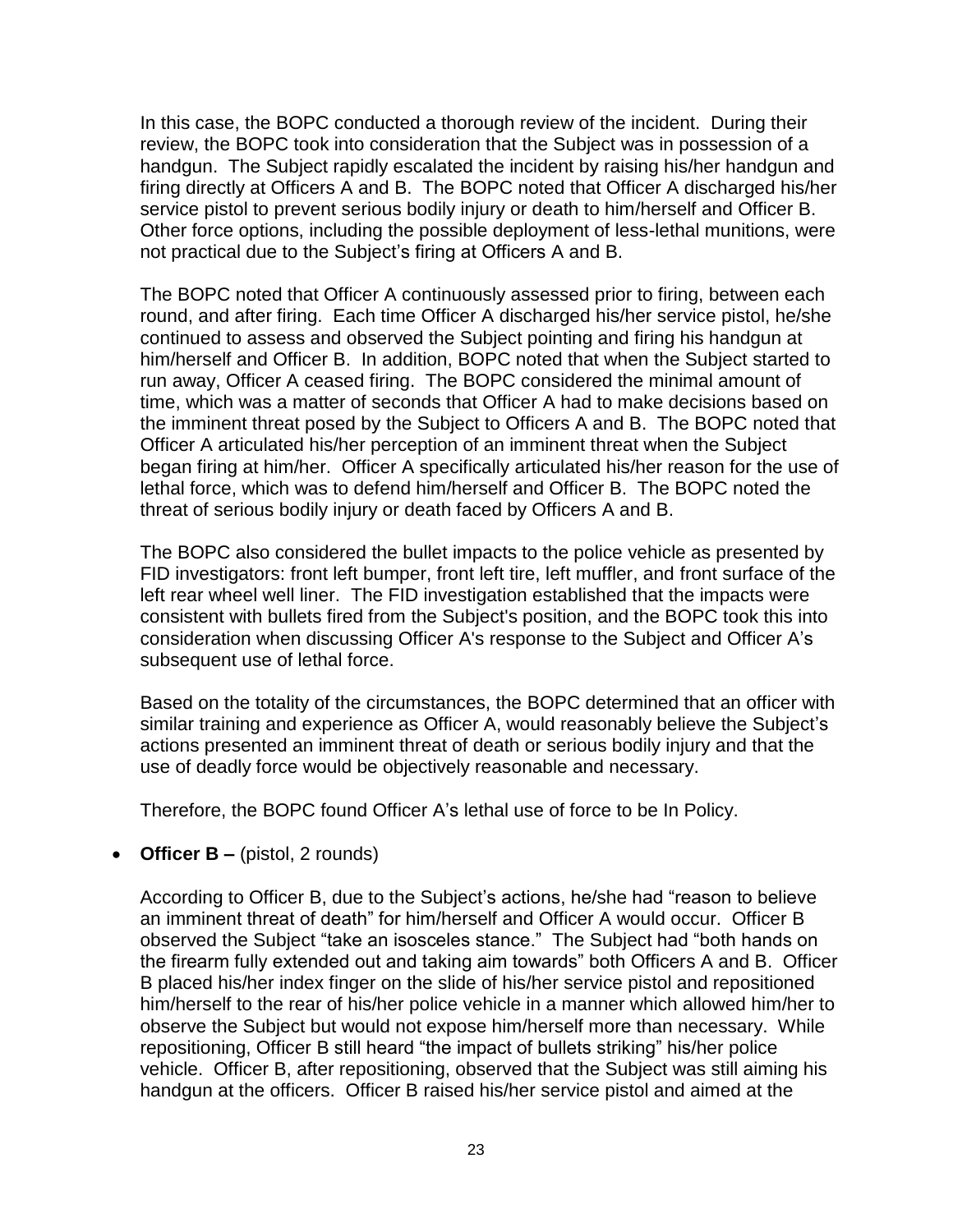Subject's center mass, discharging two consecutive rounds. Officer B assessed as he/she discharged his/her two rounds and still observed that the Subject was in an "isosceles stance," aiming his handgun at him/her and Officer A. Officer B estimated that approximately one second passed from initially observing the Subject to observing the Subject firing his handgun at them.

In this case, the BOPC conducted a thorough review of the incident. During its review, the BOPC took into consideration that the Subject was in possession of a handgun. The Subject rapidly escalated the incident by raising his handgun and firing directly at Officers A and B, striking their police vehicle. The BOPC noted that Officer B utilized lethal force to prevent serious bodily injury or death to both officers. The Subject's rapid escalation of the incident and his firing at Officers A and B limited considerations for other force options, including the deployment of less-lethal force options. The BOPC noted that Officer B continued to assess after his/her first and second rounds. Officer B observed the Subject running away and ceased firing.

The FID investigation noted that Officer B discharged his/her first round three seconds after surveillance video appeared to depict the Subject turn and run away eastbound.

The BOPC noted that Officer B articulated his/her perception of an imminent threat, which was when the Subject began firing at him/her and Officer A. Officer B articulated his/her reason for the use of lethal force which was to defend him/herself and Officer A. The BOPC noted the significant threat of serious bodily injury or death to Officers A and B. The BOPC also considered Officer B's assessment of the Subject's actions between each discharged round.

The BOPC considered the environmental conditions when considering Officer B's use of lethal force. The BOPC noted it occurred during the hours of darkness with a low level of light in Officer B's background. Additionally, the BOPC considered that the incident was rapidly unfolding and dynamic, giving Officer B little time to react. The BOPC considered Officer B's perception of the Subject's actions and that there were approximately three seconds from the Subject turning and running to Officer B's discharging of his/her first round. The BOPC considered "lag time" and the low level of available light with regard to the three second gap. The BOPC also noted that Officer B had just been violently fired upon by the Subject. The three second delay in Officer B's discharging his/her first round was understandable considering the numerous factors in this incident. The BOPC noted that the lighting conditions were a significant contributing challenge to Officer B's observation of the Subject's movements.

The BOPC also considered the following bullet impacts to the police vehicle as presented by FID investigators: front left bumper, front left tire, left muffler, and front surface of the left rear wheel well liner. The FID investigators conveyed to the BOPC that the impacts were consistent with bullets fired from the Subject's position and the BOPC took this into consideration when discussing Officer B's response to